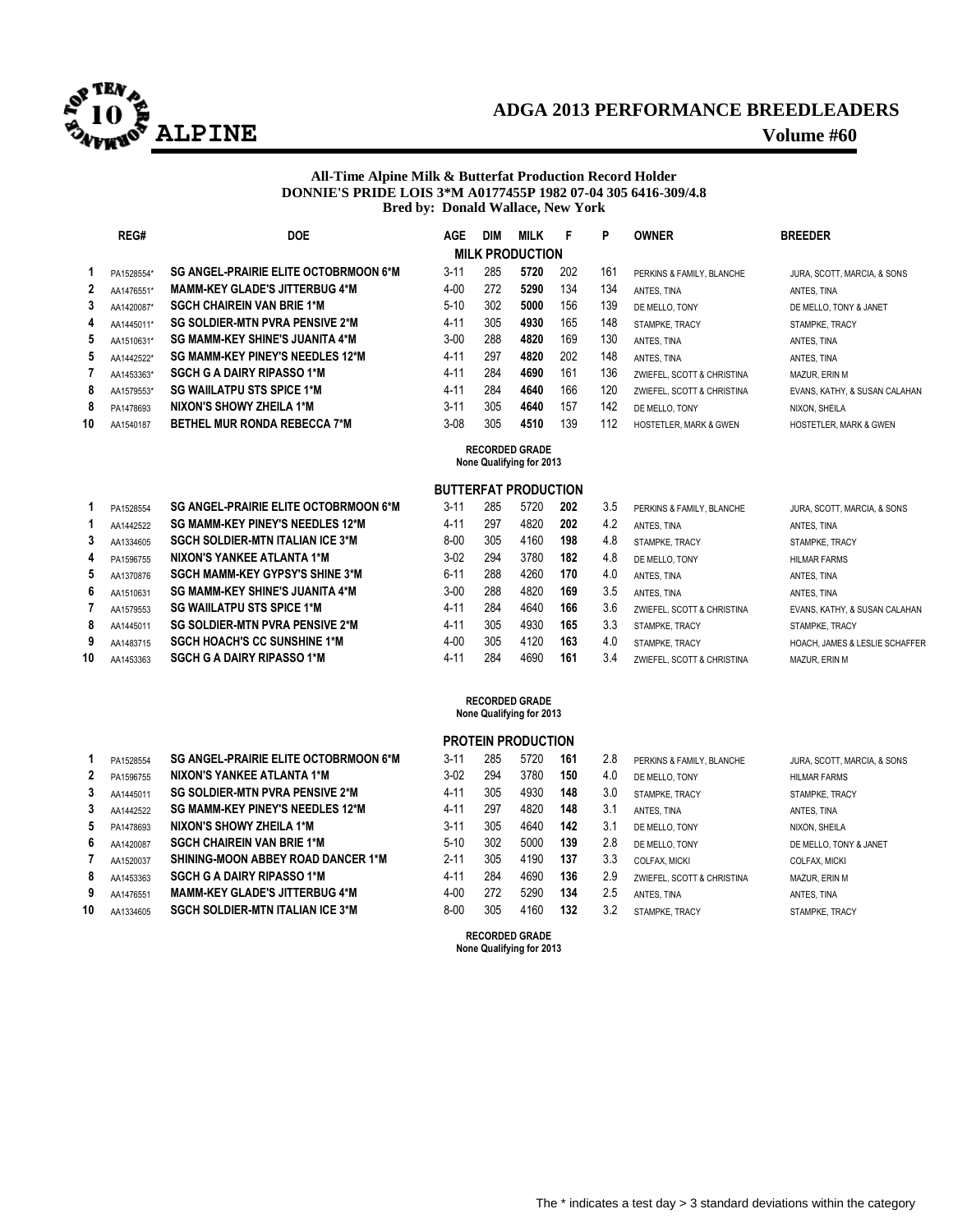

## **ADGA 2013 PERFORMANCE BREEDLEADERS LAMANCHA Volume #60**

#### **All-Time LaMancha Milk Production Record Holder TYLER MT. MAY'S PRISCILLA 2\*M AL0618876 1991 05-00 253 5400-178/3.3-194/3.6 Bred by- Carol Sue Burdette, West Virginia**

#### **All-Time LaMancha Butterfat Production Record Holder SGCH OAKS WHISPER TAFFETA 3\*M PL1287007 2007 3-11 292-4720-292/6.2-164/3.5 Bred by- Sara A Stewart, Missouri**

|                         | REG#      | <b>DOE</b>                                     | <b>AGE</b>           | <b>DIM</b>                  | <b>MILK</b>  | F          | P          | <b>OWNER</b>                                    | <b>BREEDER</b>                           |
|-------------------------|-----------|------------------------------------------------|----------------------|-----------------------------|--------------|------------|------------|-------------------------------------------------|------------------------------------------|
|                         |           |                                                |                      | <b>MILK PRODUCTION</b>      |              |            |            |                                                 |                                          |
| 1                       | AL1410578 | <b>SGCH HARMONY GOATS BROWN SUGAR 2*M</b>      | $6 - 00$             | 305                         | 4180         | 210        | 148        | SHIRLEY, SILVIA                                 | SHIRLEY, SILVIA                          |
| $\mathbf 2$             | PL1501272 | <b>LAND-OF-PURE-DELIGHT Z SUZETTE 1*M</b>      | $3 - 10$             | 300                         | 4160         | 159        | 122        | KIRSCH, DIANE & WAYNE CULLEN                    | SOWERS, JANET                            |
| 3                       | PL1506721 | <b>GCH MINT*LEAF KAITY 1*M</b>                 | $2 - 10$             | 305                         | 3880         | 117        | 108        | MACKE, DEBRA L                                  | MATTHYS, JULIE & KYLE                    |
| 4                       | PL1469847 | <b>SGCH RAINTREE OL CARAMEL SWIRL 3*M</b>      | 4-01                 | 305                         | 3490         | 129        | 112        | MACKE, DEBRA L                                  | MACKE, DEBRA L                           |
| 5                       | AL1483870 | <b>HARMONY GOATS SWEET FREYA 2*M</b>           | $3 - 11$             | 305                         | 3470         | 134        | 104        | SHIRLEY, SILVIA                                 | SHIRLEY, SILVIA                          |
| 6                       | PL1439341 | <b>TEMPO PAVLOVNA 9*M</b>                      | $5 - 00$             | 305                         | 3400         | 141        | 112        | MACKE, DEBRA L                                  | ACTON DVM, LAUREN L                      |
| 7                       | PL1452066 | <b>SGCH BARNOWL BOUCLE Q 4*M</b>               | 4-09                 | 305                         | 3360         | 137        | 112        | MACKE, DEBRA L                                  | LYONS, ARDIS K                           |
| 8                       | AL1421164 | THE MODENE'S AVA 1*M                           | $5 - 06$             | 305                         | 3340         | 124        | 105        | PANUSKA, SHERRY                                 | MODENE, ORLEN E & BRANDI                 |
| 9                       | PL1403982 | <b>SGCH FORREST-PRIDE SHE WILL CHARM U 5*M</b> | $5 - 11$             | 305                         | 3300         | 160        | 89         | FORREST, ANDREA                                 | FORREST, ANDREA & LUCAS                  |
| 9                       | AL1365040 | <b>SGCH HARMONY GOATS TURQUOISE 1*M</b>        | $7 - 00$             | 305                         | 3300         | 145        | 103        | SHIRLEY, SILVIA                                 | SHIRLEY, SILVIA                          |
|                         |           |                                                |                      | <b>RECORDED GRADE</b>       |              |            |            |                                                 |                                          |
| 1                       | GL1506886 | <b>SGCH AGAPE OAKS LOX REJOICE 2*M</b>         | $3 - 01$             | 305                         | 2970         | 110        | 93         | <b>AGAPE OAKS</b>                               | AGAPE OAKS                               |
| $\overline{\mathbf{2}}$ | GL1591838 | <b>AGAPE OAKS BS HALLELUJAH 3*M</b>            | $0 - 11$             | 288                         | 2040         | 64         | 65         | AGAPE OAKS                                      | AGAPE OAKS                               |
| 3                       | GL1600955 | <b>HOBBY-FARM DEY BLOSSOM 1*M</b>              | $1 - 11$             | 305                         | 1760         | 52         | 47         | RILEY, CRAIG                                    | FRITSCH-LAND, BONITA                     |
|                         |           |                                                |                      | <b>BUTTERFAT PRODUCTION</b> |              |            |            |                                                 |                                          |
| 1                       | AL1410578 | <b>SGCH HARMONY GOATS BROWN SUGAR 2*M</b>      | $6 - 00$             | 305                         | 4180         | 210        | 5.0        |                                                 |                                          |
| $\mathbf 2$             | PL1403982 | <b>SGCH FORREST-PRIDE SHE WILL CHARM U 5*M</b> | $5 - 11$             | 305                         | 3300         | 160        | 4.8        | SHIRLEY, SILVIA                                 | SHIRLEY, SILVIA                          |
| 3                       | PL1501272 | <b>LAND-OF-PURE-DELIGHT Z SUZETTE 1*M</b>      | $3 - 10$             | 300                         | 4160         | 159        | 3.8        | FORREST, ANDREA<br>KIRSCH, DIANE & WAYNE CULLEN | FORREST, ANDREA & LUCAS<br>SOWERS, JANET |
| 4                       | PL1403852 | <b>SGCH LUCKY*STAR'S AV XIANG 4*M</b>          | $5 - 11$             | 305                         | 3240         | 157        | 4.8        | HOY, JUDITH & DONALD                            | HOY, JUDITH & DONALD                     |
| 5                       | PL1512006 | <b>REDNECK ACRES RCBW KAYLA 4*M</b>            | $2 - 11$             | 305                         | 3130         | 150        | 4.8        | MACKE, DEBRA L                                  |                                          |
| 6                       | AL1365040 | <b>SGCH HARMONY GOATS TURQUOISE 1*M</b>        | $7 - 00$             | 305                         | 3300         | 145        | 4.4        | SHIRLEY, SILVIA                                 | RATCLIFF, BRIANA                         |
| 7                       | PL1439341 | <b>TEMPO PAVLOVNA 9*M</b>                      | $5 - 00$             | 305                         | 3400         | 141        | 4.1        | MACKE, DEBRA L                                  | SHIRLEY, SILVIA<br>ACTON DVM, LAUREN L   |
| 8                       | AL1576813 | <b>SG YORK MTN. ROSE 5*M</b>                   | $1 - 10$             | 305                         | 3190         | 139        | 4.4        | <b>BONIFIELD, CINDY</b>                         | <b>BONIFIELD, CINDY</b>                  |
| 9                       | PL1452066 | <b>SGCH BARNOWL BOUCLE Q 4*M</b>               | $4 - 09$             | 305                         | 3360         | 137        | 4.1        | MACKE, DEBRA L                                  | LYONS, ARDIS K                           |
| 10                      | AL1483870 | <b>HARMONY GOATS SWEET FREYA 2*M</b>           | $3 - 11$             | 305                         | 3470         | 134        | 3.9        | SHIRLEY, SILVIA                                 | SHIRLEY, SILVIA                          |
|                         |           |                                                |                      | <b>RECORDED GRADE</b>       |              |            |            |                                                 |                                          |
| 1                       | GL1506886 | <b>SGCH AGAPE OAKS LOX REJOICE 2*M</b>         | $3 - 01$             | 305                         | 2970         | 110        | 3.7        | AGAPE OAKS                                      | AGAPE OAKS                               |
| $\mathbf 2$             | GL1591838 | <b>AGAPE OAKS BS HALLELUJAH 3*M</b>            | $0 - 11$             | 288                         | 2040         | 64         | 3.1        | AGAPE OAKS                                      | AGAPE OAKS                               |
|                         |           |                                                |                      |                             |              |            |            |                                                 |                                          |
|                         |           |                                                |                      | <b>PROTEIN PRODUCTION</b>   |              |            |            |                                                 |                                          |
| 1                       | AL1410578 | <b>SGCH HARMONY GOATS BROWN SUGAR 2*M</b>      | $6 - 00$             | 305                         | 4180         | 148        | 3.5        | SHIRLEY, SILVIA                                 | SHIRLEY, SILVIA                          |
| $\mathbf 2$             | PL1501272 | <b>LAND-OF-PURE-DELIGHT Z SUZETTE 1*M</b>      | $3 - 10$             | 300                         | 4160         | 122        | 2.9        | KIRSCH, DIANE & WAYNE CULLEN                    | SOWERS, JANET                            |
| 3                       | PL1469847 | <b>SGCH RAINTREE OL CARAMEL SWIRL 3*M</b>      | 4-01                 | 305                         | 3490         | 112        | 3.2        | MACKE, DEBRA L                                  | MACKE, DEBRA L                           |
| 3                       | PL1439341 | <b>TEMPO PAVLOVNA 9*M</b>                      | $5 - 00$             | 305                         | 3400         | 112        | 3.3        | MACKE, DEBRA L                                  | ACTON DVM, LAUREN L                      |
| 3                       | PL1452066 | <b>SGCH BARNOWL BOUCLE Q 4*M</b>               | $4 - 09$             | 305<br>305                  | 3360         | 112<br>112 | 3.3        | MACKE, DEBRA L                                  | LYONS, ARDIS K                           |
| 3                       | PL1403852 | <b>SGCH LUCKY*STAR'S AV XIANG 4*M</b>          | $5 - 11$             | 305                         | 3240         |            | 3.5        | HOY, JUDITH & DONALD                            | HOY, JUDITH & DONALD                     |
| $\overline{7}$          | PL1481753 | <b>SG LUCKY*STAR'S RY ZARAY 4*M</b>            | $3 - 11$<br>$2 - 10$ | 305                         | 3280<br>3880 | 110<br>108 | 3.4<br>2.8 | HOY, JUDITH & DONALD                            | HOY, JUDITH & DONALD                     |
| 8                       | PL1506721 | <b>GCH MINT*LEAF KAITY 1*M</b>                 |                      |                             |              |            |            | MACKE, DEBRA L                                  | MATTHYS, JULIE & KYLE                    |
| 9                       | AL1421164 | THE MODENE'S AVA 1*M                           | $5 - 06$<br>$3 - 11$ | 305<br>305                  | 3340<br>3470 | 105<br>104 | 3.1<br>3.0 | PANUSKA, SHERRY                                 | MODENE, ORLEN E & BRANDI                 |
| 10                      | AL1483870 | <b>HARMONY GOATS SWEET FREYA 2*M</b>           |                      | <b>RECORDED GRADE</b>       |              |            |            | SHIRLEY, SILVIA                                 | SHIRLEY, SILVIA                          |
| 1                       | GL1506886 | <b>SGCH AGAPE OAKS LOX REJOICE 2*M</b>         | $3 - 01$             | 305                         | 2970         | 93         | 3.1        | <b>AGAPE OAKS</b>                               | <b>AGAPE OAKS</b>                        |
| 2                       | GL1591838 | AGAPE OAKS BS HALLELUJAH 3*M                   | $0 - 11$             | 288                         | 2040         | 65         | 3.2        | <b>AGAPE OAKS</b>                               | <b>AGAPE OAKS</b>                        |
| 3                       | GL1600955 | <b>HOBBY-FARM DEY BLOSSOM 1*M</b>              | $1 - 11$             | 305                         | 1760         | 47         | 2.7        | RILEY, CRAIG                                    | FRITSCH-LAND, BONITA                     |
|                         |           |                                                |                      |                             |              |            |            |                                                 |                                          |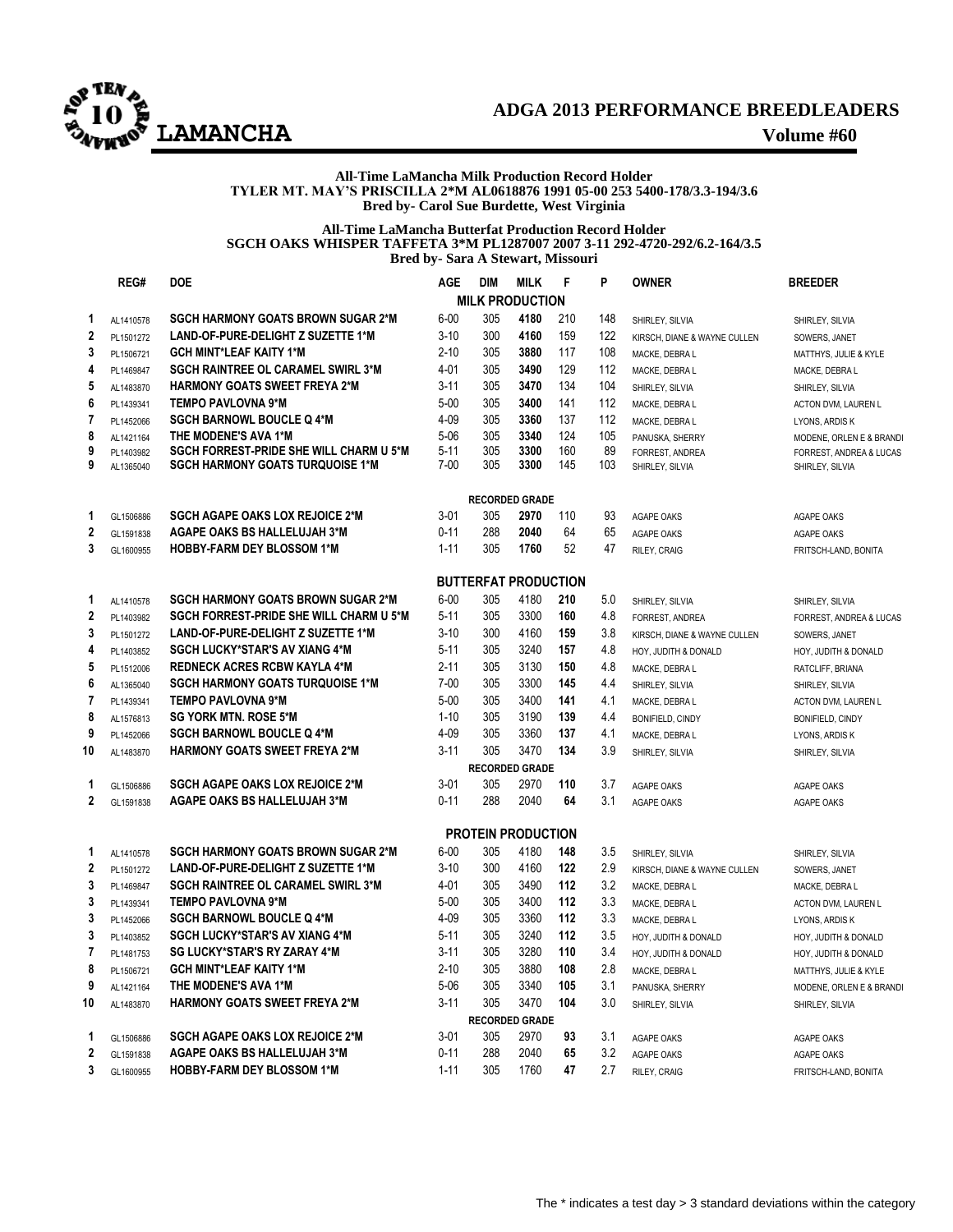

## **ADGA 2013 PERFORMANCE BREEDLEADERS**

#### **All-Time NIGERIAN DWARF Milk Production Record Holder AGS JOBI FAWN 4\*M PD1360584 2006 03-10 305 1720-92/5.3-64/3.7 Bred by- Mrs. J B Jelke, Texas**

#### **All-Time NIGERIAN DWARF Butterfat Production Record Holder GCH CHENANGO-HILLS I P GODDESS 2\*M PD1374274 2012 05-10 305 1630-118/7.2-72/4.4 Bred by- David Funk, New York**

|    | REG#      | <b>DOE</b>                                | <b>AGE</b> | <b>DIM</b> | <b>MILK</b>            | F   | P  | <b>OWNER</b>                   | <b>BREEDER</b>             |
|----|-----------|-------------------------------------------|------------|------------|------------------------|-----|----|--------------------------------|----------------------------|
|    |           |                                           |            |            | <b>MILK PRODUCTION</b> |     |    |                                |                            |
|    | PD1374274 | <b>GCH CHENANGO-HILLS I P GODDESS 2*M</b> | $6 - 10$   | 304        | 1470                   | 111 | 65 | FUNK, DAVID W                  | FUNK, DAVID W              |
| 2  | PD1477165 | TINY TOWN S QUATTRO 2*M                   | $3 - 10$   | 305        | 1350                   | 77  | 53 | LLOYD. ELIZABETH & JANE BAILEY | <b>BAILEY, CHRISTOPHER</b> |
| 3  | PD1430869 | <b>SG NC PROMISEDLAND PAL PALOMA 1*M</b>  | $5-02$     | 305        | 1290                   | 92  | 61 | PECK. SHARON A                 | HARRELL, KEITH & MARIE     |
| 4  | PD1484500 | TINY TOWN S TOPAZ 1*M                     | $3 - 10$   | 305        | 1280                   | 62  | 50 | LLOYD. ELIZABETH & JANE BAILEY | <b>BAILEY, CHRISTOPHER</b> |
| 5  | PD1469645 | SUGAR MOON UP MISS DIVINE 2*M             | $4 - 00$   | 305        | 1260                   | 75  | 47 | PECK. SHARON A                 | PECK. SHARON A             |
| 6  | PD1554187 | <b>CHENANGO-HILLS LILLIBELLE 6*M</b>      | $1 - 11$   | 305        | 1220                   | 69  | 54 | FUNK, DAVID W                  | FUNK, DAVID W              |
|    | PD1489314 | <b>SGCH ROSASHARN GX UDIAMOND 3*M</b>     | $4 - 00$   | 305        | 1210                   | 86  | 47 | <b>BABB, TERRY L</b>           | PETERSEN, ANNE             |
| 8  | PD1501890 | <b>SUGAR MOON SKY WITNESS 4*M</b>         | $3-07$     | 305        | 1190                   | 84  | 55 | PECK. SHARON A                 | PECK. SHARON A             |
| 8  | PD1577202 | <b>JOBI FUNNY 5*M</b>                     | $2 - 00$   | 305        | 1190                   | 52  | 43 | JELKE, MRS J B                 | JELKE, MRS J B             |
| 10 | PD1437338 | <b>SG NC PROMISEDLAND PALITA 3*M</b>      | $5 - 02$   | 305        | 1160                   | 75  | 50 | PECK. SHARON A                 | HARRELL, KEITH & MARIE     |

| <b>CH CHENANGO-HILLS I P GODDESS 2*M</b> | 6-1     |
|------------------------------------------|---------|
| G NC PROMISEDLAND PAL PALOMA 1*M         | 5-0     |
| GCH ROSASHARN GX UDIAMOND 3*M            | 4-(     |
| UGAR MOON SKY WITNESS 4*M                | $3 - 6$ |
| TTLE TOTS ESTATE ST TIQVAH 1*M           | $1 - 1$ |

|                |           | <b>BUTTERFAT PRODUCTION</b>               |          |     |      |     |     |                                |                            |  |  |  |
|----------------|-----------|-------------------------------------------|----------|-----|------|-----|-----|--------------------------------|----------------------------|--|--|--|
|                | PD1374274 | <b>GCH CHENANGO-HILLS I P GODDESS 2*M</b> | $6 - 10$ | 304 | 1470 | 111 | 7.6 | FUNK. DAVID W                  | FUNK, DAVID W              |  |  |  |
| $\overline{2}$ | PD1430869 | <b>SG NC PROMISEDLAND PAL PALOMA 1*M</b>  | $5-02$   | 305 | 1290 | 92  |     | PECK. SHARON A                 | HARRELL, KEITH & MARIE     |  |  |  |
| 3              | PD1489314 | <b>SGCH ROSASHARN GX UDIAMOND 3*M</b>     | $4 - 00$ | 305 | 1210 | 86  |     | <b>BABB. TERRY L</b>           | PETERSEN, ANNE             |  |  |  |
| 4              | PD1501890 | SUGAR MOON SKY WITNESS 4*M                | $3-07$   | 305 | 1190 | 84  | 7.1 | PECK. SHARON A                 | PECK. SHARON A             |  |  |  |
| 5              | PD1564687 | LITTLE TOTS ESTATE ST TIQVAH 1*M          | $1 - 10$ | 305 | 1020 | 78  | 7.6 | MAPLE-THOMAS, JILL             | <b>REPP. RUSTY</b>         |  |  |  |
| 6              | PD1477165 | TINY TOWN S QUATTRO 2*M                   | $3 - 10$ | 305 | 1350 | 77  | 5.9 | LLOYD. ELIZABETH & JANE BAILEY | <b>BAILEY, CHRISTOPHER</b> |  |  |  |
|                | PD1469645 | SUGAR MOON UP MISS DIVINE 2*M             | $4 - 00$ | 305 | 1260 | 75  | 6.0 | PECK. SHARON A                 | PECK. SHARON A             |  |  |  |
|                | PD1437338 | <b>SG NC PROMISEDLAND PALITA 3*M</b>      | $5-02$   | 305 | 1160 | 75  | 6.5 | PECK. SHARON A                 | HARRELL, KEITH & MARIE     |  |  |  |
| 9              | PD1452678 | AGS CORNERSTONE FARM MM CHARITY 1*M       | $6 - 01$ | 305 | 1130 | 74  | 6.5 | MAPLE-THOMAS, JILL             | HALLIGAN, BARBARA C        |  |  |  |

|              |           |                                           |          |     | <b>PROTEIN PRODUCTION</b> |    |     |                                |                            |
|--------------|-----------|-------------------------------------------|----------|-----|---------------------------|----|-----|--------------------------------|----------------------------|
|              | PD1374274 | <b>GCH CHENANGO-HILLS I P GODDESS 2*M</b> | $6 - 10$ | 304 | 1470                      | 65 | 4.4 | FUNK, DAVID W                  | FUNK, DAVID W              |
| $\mathbf{2}$ | PD1430869 | <b>SG NC PROMISEDLAND PAL PALOMA 1*M</b>  | $5 - 02$ | 305 | 1290                      | 61 | 4.7 | PECK. SHARON A                 | HARRELL, KEITH & MARIE     |
| 3            | PD1501890 | <b>SUGAR MOON SKY WITNESS 4*M</b>         | $3-07$   | 305 | 1190                      | 55 | 4.6 | PECK. SHARON A                 | PECK. SHARON A             |
| 4            | PD1554187 | <b>CHENANGO-HILLS LILLIBELLE 6*M</b>      | $1 - 11$ | 305 | 1220                      | 54 | 4.4 | FUNK. DAVID W                  | FUNK, DAVID W              |
| 5            | PD1477165 | TINY TOWN S QUATTRO 2*M                   | $3-10$   | 305 | 1350                      | 53 | 4.0 | LLOYD. ELIZABETH & JANE BAILEY | <b>BAILEY, CHRISTOPHER</b> |
| 5            | PD1554204 | <b>CHENANGO-HILLS PHOEBE 6*M</b>          | $2 - 00$ | 305 | 910                       | 53 | 5.8 | FUNK. DAVID W                  | FUNK, DAVID W              |
|              | PD1484500 | TINY TOWN S TOPAZ 1*M                     | $3-10$   | 305 | 1280                      | 50 | 3.9 | LLOYD. ELIZABETH & JANE BAILEY | <b>BAILEY, CHRISTOPHER</b> |
|              | PD1437338 | <b>SG NC PROMISEDLAND PALITA 3*M</b>      | $5 - 02$ | 305 | 1160                      | 50 | 4.3 | PECK. SHARON A                 | HARRELL, KEITH & MARIE     |
| 9            | PD1472209 | <b>GCH LITTLE TOTS ESTATE INULA 4*M</b>   | $4 - 05$ | 305 | 990                       | 49 | 4.9 | <b>INMAN, DEBRAK</b>           | <b>REPP. RUSTY</b>         |
| 9            | PD1495294 | LITTLE TOTS ESTATE ALLAMANDA 3*M          | $3 - 06$ | 305 | 1080                      | 49 | 4.5 | MAPLE-THOMAS, JILL             | <b>REPP. RUSTY</b>         |

PD1531808 **NC PROMISEDLAND CAJUN JIG 3\*M** 2-10 305 980 **74** 7.6 PECK, SHARON A HARRELL, KEITH & MARIE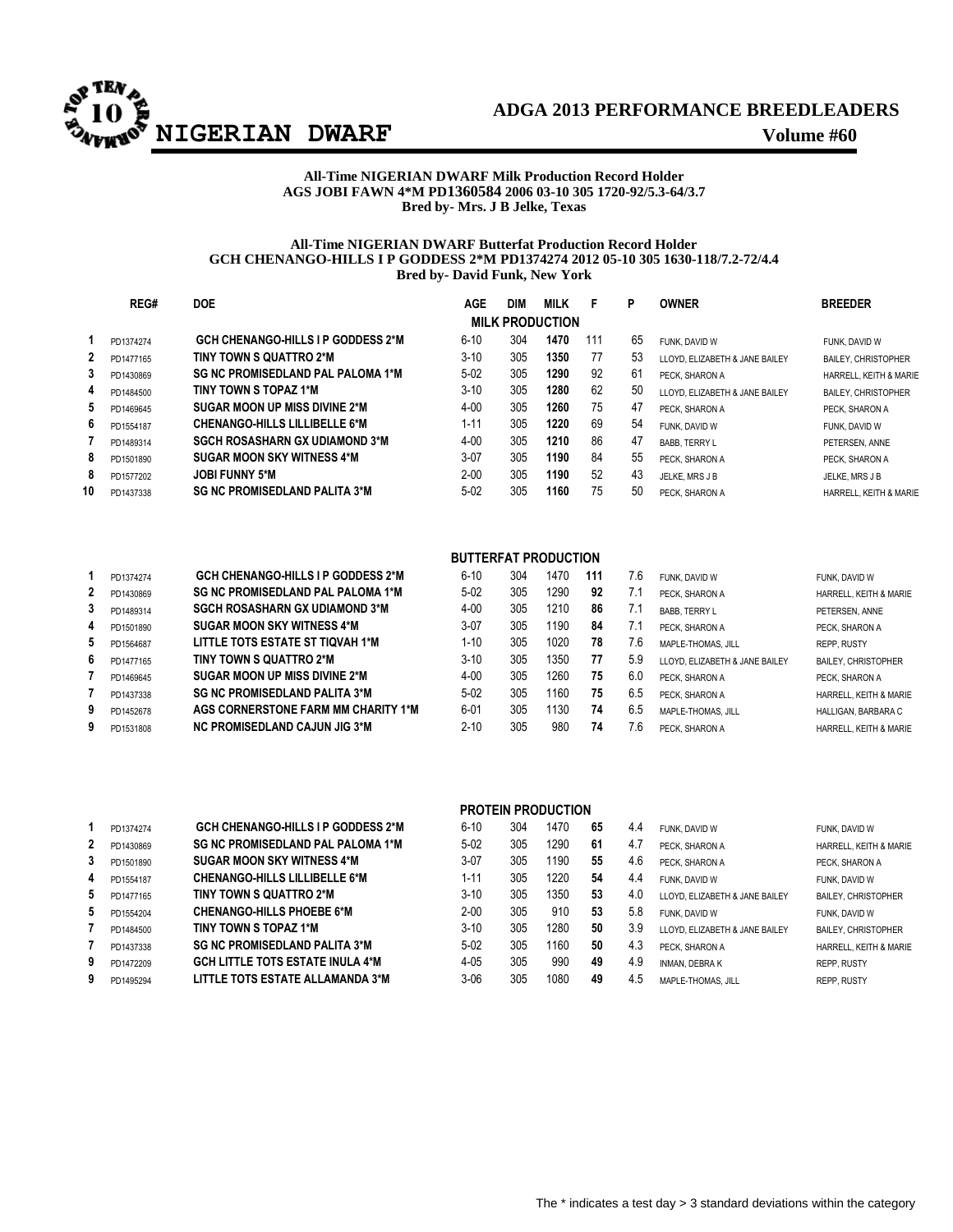

## **ADGA 2013 PERFORMANCE BREEDLEADERS EXECUTERIZATION**<br> **EXECUTERIZATION**<br> **Volume #60**

#### **All-Time NUBIAN Milk Production Record Holder SG SKYHILL'S ELISHA 7\*M PN0904515 1996 02-09 302 5940-303/5.1-216/3.6 Bred by- Skyhill Farms, California**

#### **All-Time Nubian Butterfat Production Record Holder & All-Time Breed Butterfat Production Record Holder PACEM FAUN'S FOLLY 2\*M PN0324844 1984 4-02 304-5160-384/7.4 Bred by- Mr. & Mrs. Max C. Prinsen, Washington**

|    | REG#       | <b>DOE</b>                                   | <b>AGE</b> | <b>DIM</b> | MILK                  | F   | P   | <b>OWNER</b>                 | <b>BREEDER</b>               |  |
|----|------------|----------------------------------------------|------------|------------|-----------------------|-----|-----|------------------------------|------------------------------|--|
|    |            | <b>MILK PRODUCTION</b>                       |            |            |                       |     |     |                              |                              |  |
|    | PN1375054* | <b>NICKEL'S ES ANNIE 2*M</b>                 | $6 - 09$   | 270        | 4220                  | 133 | 148 | GODDARD, NOAH L & SUE A      | NICKEL, NANCY & BRUCE        |  |
|    | PN1511121* | <b>SGCH BLISSBERRY ROCKIN' GOOD TIME 3*M</b> | $3 - 00$   | 305        | 4050                  | 174 | 156 | KOEHN-WALBERG, SARA          | KOEHN-WALBERG, SARA          |  |
| 3  | PN1488735* | <b>SGCH BLISSBERRY ROCK MY WORLD 3*M</b>     | $3 - 11$   | 305        | 4020                  | 179 | 151 | KOEHN-WALBERG, SARA          | KOEHN-WALBERG, SARA          |  |
| 4  | PN1441630* | <b>HOANBU KFE PEACEFUL EZ FEELIN 2*M</b>     | 4-11       | 305        | 3840                  | 159 | 131 | <b>COSSETTE. THOMAS L</b>    | <b>BUROKER, HOLLY A</b>      |  |
| 5. | PN1431366* | <b>SG PENNYROYAL FRIDA 3*M</b>               | $5-10$     | 305        | 3790                  | 187 | 134 | CHANTERELLE, ELLEN           | CHANTERELLE, ELLEN           |  |
| 6. | PN1514840  | <b>SGCH BLISSBERRY BOOM BOOM POW 4*M</b>     | $3-01$     | 305        | 3650                  | 169 | 140 | KOEHN-WALBERG, SARA          | KOEHN-WALBERG, SARA          |  |
|    | PN1551851  | <b>SG VETERAN'S SILVER BELLE 1*M</b>         | $4 - 00$   | 294        | 3620                  | 159 | 137 | PATTISON, ROBERT & ANNABELLE | PATTISON, ROBERT & ANNABELLE |  |
| 8  | PN1481379  | <b>SGCH BLISSBERRY MW VALENTINA 6*M</b>      | 4-01       | 288        | 3450                  | 157 | 130 | KOEHN-WALBERG, SARA          | KOEHN-WALBERG, SARA          |  |
| 9  | PN1463733* | <b>GODDARD FARM MISTY 4*M</b>                | $5 - 02$   | 303        | 3420                  | 128 | 129 | GODDARD, NOAH L & SUE A      | GODDARD, NOAH L & SUE A      |  |
| 9  | PN1581977  | SG BLACK MESA BRILL'S TALLY HO 11*M          | $1 - 10$   | 304        | 3420                  | 170 | 126 | HEININGER, KATHRYN L         | HEININGER, KATHRYN L         |  |
|    |            |                                              |            |            | <b>RECORDED GRADE</b> |     |     |                              |                              |  |

**None Qualifying for 2013**

| 1 | PN1431366         | <b>SG PENNYROYAL FRIDA 3*M</b>               |
|---|-------------------|----------------------------------------------|
| 2 | PN1509360         | <b>SG SIX M GALAXY SUE'S ZENA 13*M</b>       |
| 3 | PN1488735         | <b>SGCH BLISSBERRY ROCK MY WORLD 3*M</b>     |
| 4 | PN1511121         | <b>SGCH BLISSBERRY ROCKIN' GOOD TIME 3*M</b> |
| 5 | PN1361043         | SG AJA-SAMMATI JB GRAND SOPHY 3*M            |
| 6 | PN1581977         | <b>SG BLACK MESA BRILL'S TALLY HO 11*M</b>   |
| 7 | PN1514840         | <b>SGCH BLISSBERRY BOOM BOOM POW 4*M</b>     |
| 8 | AN1577946*        | <b>SG REDWOOD HILLS TALENTD CORDELIA 8*1</b> |
| 9 | PN1441630         | <b>HOANBU KFE PEACEFUL EZ FEELIN 2*M</b>     |
| ٥ | <b>DM14EE10E1</b> | SC VETERAN'S SILVER RELLE 1*M                |

#### **BUTTERFAT PRODUCTION**

|   | PN1431366  | <b>SG PENNYROYAL FRIDA 3*M</b>               | $5 - 10$ | 305 | 3790             | 187 | 4.9 | CHANTERELLE, ELLEN           | CHANTERELLE, ELLEN                  |
|---|------------|----------------------------------------------|----------|-----|------------------|-----|-----|------------------------------|-------------------------------------|
|   | PN1509360  | SG SIX M GALAXY SUE'S ZENA 13*M              | $3-09$   | 305 | 3400             | 180 | 5.3 | DANIELSON, JOANNE            | <b>MCCLURE, MARTIN &amp; LOUISE</b> |
|   | PN1488735  | <b>SGCH BLISSBERRY ROCK MY WORLD 3*M</b>     | $3 - 11$ | 305 | 4020             | 179 | 4.5 | KOEHN-WALBERG, SARA          | KOEHN-WALBERG, SARA                 |
| 4 | PN1511121  | SGCH BLISSBERRY ROCKIN' GOOD TIME 3*M        | $3 - 00$ | 305 | 4050             | 174 | 4.3 | KOEHN-WALBERG, SARA          | KOEHN-WALBERG, SARA                 |
|   | PN1361043  | SG AJA-SAMMATI JB GRAND SOPHY 3*M            | $6 - 09$ | 304 | 3380             | 172 | 5.1 | COOPER. JANET L              | HEINO. MICHELLE ELAINE              |
| 6 | PN1581977  | SG BLACK MESA BRILL'S TALLY HO 11*M          | 1-10     | 304 | 3420             | 170 | 5.0 | HEININGER, KATHRYN L         | HEININGER, KATHRYN L                |
|   | PN1514840  | <b>SGCH BLISSBERRY BOOM BOOM POW 4*M</b>     | $3 - 01$ | 305 | 3650             | 169 | 4.6 | KOEHN-WALBERG, SARA          | KOEHN-WALBERG, SARA                 |
|   | AN1577946* | <b>SG REDWOOD HILLS TALENTD CORDELIA 8*M</b> | $2 - 10$ | 305 | 2860             | 163 | 5.7 | <b>BICE, JENNIFER LYNN</b>   | <b>BICE, JENNIFER LYNN</b>          |
|   | PN1441630  | <b>HOANBU KFE PEACEFUL EZ FEELIN 2*M</b>     | $4 - 11$ | 305 | 3840             | 159 | 4.1 | <b>COSSETTE. THOMAS L</b>    | <b>BUROKER, HOLLY A</b>             |
|   | PN1551851  | <b>SG VETERAN'S SILVER BELLE 1*M</b>         | $4 - 00$ | 294 | 3620             | 159 | 4.4 | PATTISON, ROBERT & ANNABELLE | PATTISON, ROBERT & ANNABELLE        |
|   |            |                                              |          |     | --------- -- .-- |     |     |                              |                                     |

**RECORDED GRADE**

**None Qualifying for 2013**

#### **PROTEIN PRODUCTION**

|   |           |                                              |          |     | <b>RECORDED GRADE</b> |     |     |                              |                         |
|---|-----------|----------------------------------------------|----------|-----|-----------------------|-----|-----|------------------------------|-------------------------|
| 0 | PN1511986 | SG HOANBU EXOD SIERRA MIST 2*M               | $3-02$   | 305 | 3360                  | 127 | 3.8 | WILKINS FAMILY, DAVID L      | <b>BUROKER, HOLLY A</b> |
| 9 | PN1463733 | <b>GODDARD FARM MISTY 4*M</b>                | $5-02$   | 303 | 3420                  | 129 | 3.8 | GODDARD, NOAH L & SUE A      | GODDARD, NOAH L & SUI   |
| 8 | PN1481379 | <b>SGCH BLISSBERRY MW VALENTINA 6*M</b>      | $4 - 01$ | 288 | 3450                  | 130 | 3.8 | KOEHN-WALBERG, SARA          | KOEHN-WALBERG, SARA     |
|   | PN1441630 | <b>HOANBU KFE PEACEFUL EZ FEELIN 2*M</b>     | $4 - 11$ | 305 | 3840                  | 131 | 3.4 | <b>COSSETTE. THOMAS L</b>    | BUROKER, HOLLY A        |
| 6 | PN1431366 | <b>SG PENNYROYAL FRIDA 3*M</b>               | $5-10$   | 305 | 3790                  | 134 | 3.5 | CHANTERELLE, ELLEN           | CHANTERELLE, ELLEN      |
| 5 | PN1551851 | <b>SG VETERAN'S SILVER BELLE 1*M</b>         | $4 - 00$ | 294 | 3620                  | 137 | 3.8 | PATTISON, ROBERT & ANNABELLE | PATTISON, ROBERT & AN   |
| 4 | PN1514840 | <b>SGCH BLISSBERRY BOOM BOOM POW 4*M</b>     | $3 - 01$ | 305 | 3650                  | 140 | 3.8 | KOEHN-WALBERG, SARA          | KOEHN-WALBERG, SARA     |
| 3 | PN1375054 | <b>NICKEL'S ES ANNIE 2*M</b>                 | $6 - 09$ | 270 | 4220                  | 148 | 3.5 | GODDARD, NOAH L & SUE A      | NICKEL, NANCY & BRUCE   |
| 2 | PN1488735 | <b>SGCH BLISSBERRY ROCK MY WORLD 3*M</b>     | $3 - 11$ | 305 | 4020                  | 151 | 3.8 | KOEHN-WALBERG, SARA          | KOEHN-WALBERG, SARA     |
|   | PN1511121 | <b>SGCH BLISSBERRY ROCKIN' GOOD TIME 3*M</b> | $3 - 00$ | 305 | 4050                  | 156 | 3.9 | KOEHN-WALBERG, SARA          | KOEHN-WALBERG, SARA     |

**None Qualifying for 2013**

 $3.8$  KOEHN-WALBERG, SARA **KOEHN-WALBERG, SARA** 3.5 GODDARD, NOAH L & SUE A NICKEL, NANCY & BRUCE **4** PN1514840 **SGCH BLISSBERRY BOOM BOOM POW 4\*M** 3-01 305 3650 **140** 3.8 KOEHN-WALBERG, SARA KOEHN-WALBERG, SARA **3.8 PATTISON, ROBERT & ANNABELLE PATTISON, ROBERT & ANNABELLE** 8.5 CHANTERELLE, ELLEN **CHANTERELLE, ELLEN 7** PURIFICANT BUROKER, HOLLY A **BUROKER**, HOLLY A 8.8 **KOEHN-WALBERG, SARA KOEHN-WALBERG, SARA 9 B** PN14638 GODDARD, NOAH L & SUE A GODDARD, NOAH L & SUE A

| 2                    | PN1488735 | <b>SGCH BLISSBERRY ROCK MY WORLD 3*M</b> |
|----------------------|-----------|------------------------------------------|
|                      |           |                                          |
| 3                    | PN1375054 | <b>NICKEL'S ES ANNIE 2*M</b>             |
| 4                    | PN1514840 | <b>SGCH BLISSBERRY BOOM BOOM POW 4*M</b> |
| 5                    | PN1551851 | <b>SG VETERAN'S SILVER BELLE 1*M</b>     |
| 6                    | PN1431366 | <b>SG PENNYROYAL FRIDA 3*M</b>           |
| 7                    | PN1441630 | <b>HOANBU KFE PEACEFUL EZ FEELIN 2*M</b> |
| 8                    | PN1481379 | <b>SGCH BLISSBERRY MW VALENTINA 6*M</b>  |
| 9                    | PN1463733 | <b>GODDARD FARM MISTY 4*M</b>            |
| $\ddot{\phantom{a}}$ |           | <b>COUCANDU EVOR OFFICA MICT CHA</b>     |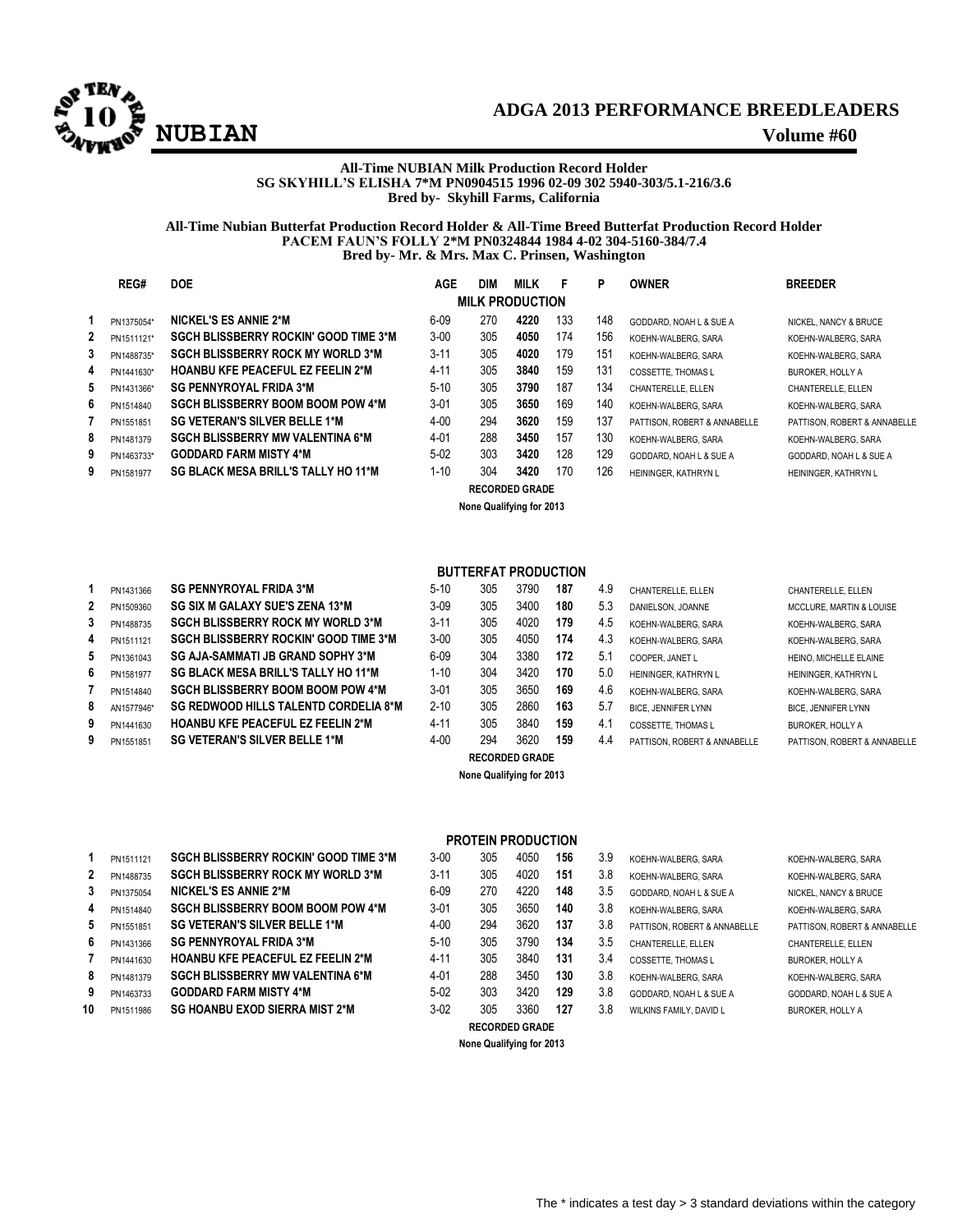

## **ADGA 2013 PERFORMANCE BREEDLEADERS OBERHASLI Volume #60**

#### **All-Time OBERHASLI Milk & Butterfat Production Record Holder SGCH CATOICO SUMMER STORN 4\*M PB0935588 1997 03-00 304 4665-234/5.0-135/2.9 Bred by- Sam Midkiff, Texas**

|              | REG#      | <b>DOE</b>                                   | <b>AGE</b> | <b>DIM</b> | <b>MILK</b>            | F   | P   | <b>OWNER</b>                          | <b>BREEDER</b>                         |
|--------------|-----------|----------------------------------------------|------------|------------|------------------------|-----|-----|---------------------------------------|----------------------------------------|
|              |           |                                              |            |            | <b>MILK PRODUCTION</b> |     |     |                                       |                                        |
|              | AB1517728 | <b>SGCH D'TAVERON HRQ MAIA 10*M</b>          | $2 - 10$   | 305        | 3570                   | 112 | 91  | KENNELLEY, ELIZABETH D                | KENNELLEY. ELIZABETH & WILL<br>PEARSON |
| $\mathbf{2}$ | AB1451605 | <b>SGCH BUTTE CREEK'S ROCHELLE 1*M</b>       | $4 - 09$   | 305        | 3400                   | 138 | 113 | KOEHN-WALBERG, SARA &<br>DANIEL LOUIE | LOUIE. DANIEL JAMES                    |
| 3            | AB1435432 | <b>SGCH VANJUST TTRW YVONNE 2*M</b>          | $5-00$     | 261        | 3070                   | 119 | 86  | <b>GIACHINO, BRANDIC</b>              | GIACHINO, BRANDI C                     |
| 4            | AB1573023 | <b>DEVONSHIRE XENA - WARRIOR GOAT 1*M</b>    | $1 - 07$   | 305        | 2810                   | 92  | 75  | KENNELLEY, ELIZABETH D                | KENNELLEY, ELIZABETH D                 |
| 5            | AB1555957 | <b>SG ROBLA'S F SONY 6*M</b>                 | $2 - 02$   | 304        | 2690                   | 99  | 77  | BURGESS-GOODRIDGE, MARILYN            | BURGESS-GOODRIDGE, MARILYN             |
| 6            | AB1407807 | <b>GCH GOD'S-GRACE RHP DE' JA' VU 5*M</b>    | $5-10$     | 305        | 2570                   | 84  | 73  | <b>GRONEMAN, JODI</b>                 | <b>GRONEMAN, JODI</b>                  |
|              | AB1519882 | <b>GCH NU-WAY NOLAN HALLIDA 8*M</b>          | $3-07$     | 305        | 2550                   | 67  | 68  | KENNELLEY, ELIZABETH D                | ZIMMERMAN DVM, RALPH                   |
| 8            | AB1389763 | <b>SGCH DEVONSHIRE HJ HESPERA 8*M</b>        | $6-08$     | 305        | 2550                   | 83  | 71  | KENNELLEY, ELIZABETH D                | KENNELLEY, ELIZABETH D                 |
| 9            | AB1389762 | <b>SGCH DEVONSHIRE HEART OF THE RIOT 9*M</b> | $6 - 11$   | 305        | 2530                   | 88  | 71  | KENNELLEY, ELIZABETH D                | KENNELLEY, ELIZABETH D                 |
| 10           | AB1577603 | SG VANJUST UCO BELL BOTTOM BLUES 7*M         | $1 - 09$   | 274        | 2480                   | 101 | 88  | GIACHINO, BRANDI C                    | GIACHINO, BRANDI C                     |

#### **RECORDED GRADE None Qualifying for 2013**

#### **BUTTERFAT PRODUCTION**

|              | AB1451605                                                                                                                                                                                                                                                                                                                                                 | <b>SGCH BUTTE CREEK'S ROCHELLE 1*M</b>      | $4 - 09$  | 305  | 3400  | 138    | 4.1           | <b>DANIEL LOUIE</b>        | LOUIE, DANIEL JAME                               |
|--------------|-----------------------------------------------------------------------------------------------------------------------------------------------------------------------------------------------------------------------------------------------------------------------------------------------------------------------------------------------------------|---------------------------------------------|-----------|------|-------|--------|---------------|----------------------------|--------------------------------------------------|
| $\mathbf{2}$ | AB1435432                                                                                                                                                                                                                                                                                                                                                 | <b>SGCH VANJUST TTRW YVONNE 2*M</b>         | $5 - 00$  | 261  | 3070  | 119    | 3.9           | GIACHINO, BRANDI C         | GIACHINO, BRANDI C                               |
| 3            | AB1517728                                                                                                                                                                                                                                                                                                                                                 | <b>SGCH D'TAVERON HRQ MAIA 10*M</b>         | $2 - 10$  | 305  | 3570  | 112    | 3.1           | KENNELLEY, ELIZABETH D     | <b>KENNELLEY, ELIZABI</b><br><b>WILL PEARSON</b> |
| 4            | AB1577603                                                                                                                                                                                                                                                                                                                                                 | SG VANJUST UCO BELL BOTTOM BLUES 7*M        | 1-09      | 274  | 2480  | 101    | 4.1           | GIACHINO, BRANDI C         | GIACHINO, BRANDI C                               |
| 5            | AB1555957                                                                                                                                                                                                                                                                                                                                                 | <b>SG ROBLA'S F SONY 6*M</b>                | $2 - 02$  | 304  | 2690  | 99     | 3.7           | BURGESS-GOODRIDGE, MARILYN | BURGESS-GOODRID                                  |
| 6            | AB1573023                                                                                                                                                                                                                                                                                                                                                 | DEVONSHIRE XENA - WARRIOR GOAT 1*M          | 1-07      | 305  | 2810  | 92     | 3.3           | KENNELLEY, ELIZABETH D     | <b>KENNELLEY, ELIZABI</b>                        |
| 6            | AB1591956                                                                                                                                                                                                                                                                                                                                                 | <b>SG VANJUST VBR CARMEN 1*M</b>            | $0 - 11$  | 305  | 1840  | 92     | 5.0           | GIACHINO, BRANDI C         | GIACHINO, BRANDI C                               |
| 8            | AB1551553                                                                                                                                                                                                                                                                                                                                                 | <b>SGCH HAYCREEKS XCITED SONA 2*M</b>       | 1-10      | 305  | 2050  | 89     | 4.3           | ALLEN, MORGAN              | ALLEN. MORGAN                                    |
|              | $\bullet$ and $\bullet$ and $\bullet$ and $\bullet$ and $\bullet$ and $\bullet$ and $\bullet$ and $\bullet$ and $\bullet$ and $\bullet$ and $\bullet$ and $\bullet$ and $\bullet$ and $\bullet$ and $\bullet$ and $\bullet$ and $\bullet$ and $\bullet$ and $\bullet$ and $\bullet$ and $\bullet$ and $\bullet$ and $\bullet$ and $\bullet$ and $\bullet$ | <b>COOLLAFUOUGHAF UFARE OF TUE DIGT ANA</b> | $\sim$ 44 | nne. | 0.000 | $\sim$ | $\sim$ $\sim$ |                            |                                                  |

|              |           |                                           |              |     | <b>INVIIC QUAILIVIIII</b> IVI ZUIJ |     |          |                                       |                                               |
|--------------|-----------|-------------------------------------------|--------------|-----|------------------------------------|-----|----------|---------------------------------------|-----------------------------------------------|
|              |           |                                           |              |     | <b>PROTEIN PRODUCTION</b>          |     |          |                                       |                                               |
|              | AB1451605 | <b>SGCH BUTTE CREEK'S ROCHELLE 1*M</b>    | $4 - 09$     | 305 | 3400                               | 113 | 3.3      | KOEHN-WALBERG, SARA &<br>DANIEL LOUIE | LOUIE, DANIEL JAMES                           |
| 2            | AB1517728 | <b>SGCH D'TAVERON HRO MAIA 10*M</b>       | $2 - 10$     | 305 | 3570                               | 91  | 2.5      | KENNELLEY, ELIZABETH D                | KENNELLEY, ELIZABETH &<br><b>WILL PEARSON</b> |
| 3            | AB1577603 | SG VANJUST UCO BELL BOTTOM BLUES 7*M      | $1 - 09$     | 274 | 2480                               | 88  | 3.5      | <b>GIACHINO, BRANDI C</b>             | GIACHINO, BRANDI C                            |
| 4            | AB1435432 | <b>SGCH VANJUST TTRW YVONNE 2*M</b>       | $5 - 00$     | 261 | 3070                               | 86  | 2.8      | <b>GIACHINO, BRANDI C</b>             | GIACHINO, BRANDI C                            |
| 5            | AB1555957 | <b>SG ROBLA'S F SONY 6*M</b>              | $2 - 02$     | 304 | 2690                               | 77  | 2.9      | BURGESS-GOODRIDGE, MARILYN            | BURGESS-GOODRIDGE, MARILYN                    |
| 6            | AB1573023 | <b>DEVONSHIRE XENA - WARRIOR GOAT 1*M</b> | $1 - 07$     | 305 | 2810                               | 75  |          | KENNELLEY, ELIZABETH D                | KENNELLEY, ELIZABETH D                        |
| 6            | AB1526976 | <b>SG HAYCREEKS WARDER SHIVER 4*M</b>     | $2 - 11$     | 305 | 2420                               | 75  | 3.1      | ALLEN. MORGAN                         | ALLEN. MORGAN                                 |
| $\mathbf{a}$ | .         | COU CODIC CRACE DURINEL IALULE CALL       | $F A \Omega$ | 20F | 0.770                              | 70  | <u>_</u> | .                                     | --------------                                |

- 8 AB1407807 **GCH GOD'S-GRACE RHP DE' JA' VU 5\*M 8** AB1551553 **SGCH HAYCREEKS XCITED SONA 2\*M**
- **10 AB1549414 GCH BRACKETT'S SUNBURST POLLYSUE 11\*M**

# **3** AB1517728 **SGCH D'TAVERON HRQ MAIA 10\*M** 2-10 305 3570 **112** 3.1 KENNELLEY, ELIZABETH D **10** AB1371033 **SGCH GOD'S-GRACE WHS P AGAPE' 4\*M** 6-11 264 2070 **87** 4.2 GRONEMAN, JODI GRONEMAN, JODI

#### **RECORDED GRADE None Qualifying for 2013**

#### **PROTEIN PRODUCTION**

| $4 - 09$ | 305 | 3400 | 113 | 3.3 | DANIEL LOUIE        |
|----------|-----|------|-----|-----|---------------------|
| $2 - 10$ | 305 | 3570 | 91  | 2.5 | KENNELLEY, E        |
| $1 - 09$ | 274 | 2480 | 88  | 3.5 | GIACHINO, BR        |
| $5-00$   | 261 | 3070 | 86  | 2.8 | GIACHINO, BR        |
| $2 - 02$ | 304 | 2690 | 77  | 2.9 | <b>BURGESS-GO</b>   |
| $1 - 07$ | 305 | 2810 | 75  | 2.7 | KENNELLEY, E        |
| $2 - 11$ | 305 | 2420 | 75  | 3.1 | ALLEN, MORG/        |
| $5 - 10$ | 305 | 2570 | 73  | 2.8 | <b>GRONEMAN, J</b>  |
| $1 - 10$ | 305 | 2050 | 73  | 3.6 | ALLEN, MORG/        |
| $1 - 11$ | 276 | 2230 | 72  | 3.2 | <b>GRINER, BONN</b> |
|          |     |      |     |     |                     |

#### KOEHN-WALBERG, SARA & LOUIE DANIEL JAMES KENNELLEY, ELIZABETH & WILL PEARSON **4** AB157760 **101 A** A CHACHINO, BRANDI C GIACHINO, BRANDI C GIACHINO, BRANDI C **5** AB1555957 **SG ROBLA'S F SONY 6\*M** 2-02 304 2690 **99** 3.7 BURGESS-GOODRIDGE, MARILYN BURGESS-GOODRIDGE, MARILYN **6** AB1573023 **DEVONSHIRE XENA - WARRIOR GOAT 1\*M** 1-07 305 2810 **92** 3.3 KENNELLEY, ELIZABETH D KENNELLEY, ELIZABETH D 0-11 305 1840 **92** 5.0 GIACHINO, BRANDI C GIACHINO, BRANDI C **9** AB1389762 **SGCH DEVONSHIRE HEART OF THE RIOT 9\*M** 6-11 305 2530 **88** 3.5 KENNELLEY, ELIZABETH D KENNELLEY, ELIZABETH D

| 3 | KOEHN-WALBERG, SARA &<br>DANIEL LOUIE | LOUIE. DANIEL JAMES<br>KENNELLEY, ELIZABETH & |
|---|---------------------------------------|-----------------------------------------------|
| 5 | KENNELLEY, ELIZABETH D                | <b>WILL PEARSON</b>                           |
| 5 | GIACHINO, BRANDI C                    | GIACHINO, BRANDI C                            |
| B | GIACHINO, BRANDI C                    | GIACHINO, BRANDI C                            |
| 9 | BURGESS-GOODRIDGE, MARILYN            | BURGESS-GOODRIDGE, MARIL'                     |
|   | KENNELLEY, ELIZABETH D                | KENNELLEY, ELIZABETH D                        |
|   | ALLEN. MORGAN                         | ALLEN. MORGAN                                 |
| B | <b>GRONEMAN, JODI</b>                 | <b>GRONEMAN, JODI</b>                         |
| â | ALLEN. MORGAN                         | ALLEN. MORGAN                                 |
| 2 | <b>GRINER, BONNIE</b>                 | <b>BRACKETT, KIKI</b>                         |
|   |                                       |                                               |

**RECORDED GRADE None Qualifying for 2013**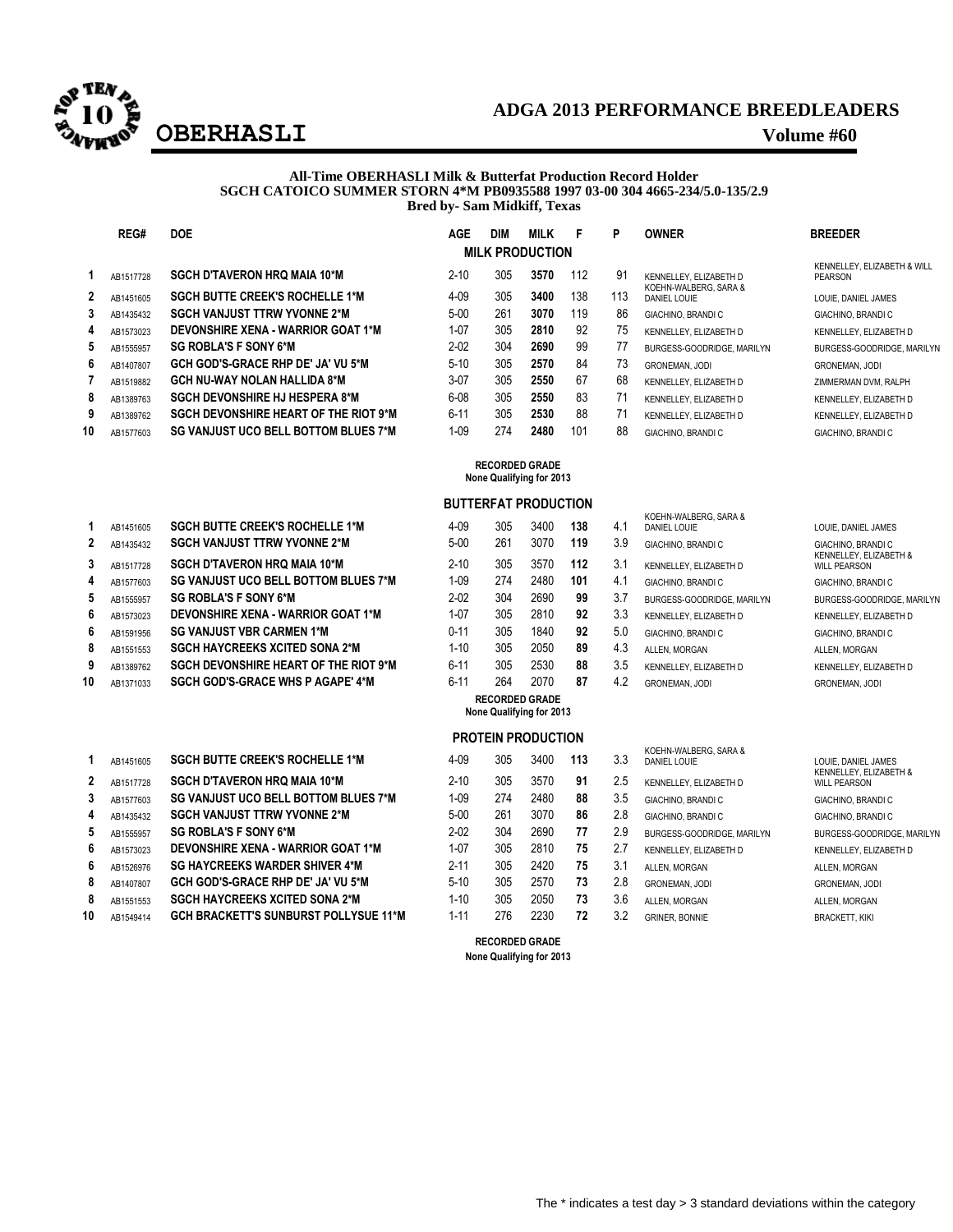

## **ADGA 2013 PERFORMANCE BREEDLEADERS**

#### **All-Time SAANEN Milk Production Record Holder JC-REED'S CLOVERHOOF HALEY 2\*M AS0894085 1997 04-00 305 6571-168/2.6-162/2.5 Bred by- John & Colleen Reed, Oregon**

**All-Time SAANEN Butterfat Production Record Holder SGCH LION'S GATE WMV AFGANISTAN 7\*M AS1440547 2011 3-01 305 6080-255/4.2-193/3.2 Bred by- Paul & Charily Green, Wyoming**

|    | REG#       | <b>DOE</b>                                 | <b>AGE</b> | DIM                         | <b>MILK</b> | F   | P   | <b>OWNER</b>                      | <b>BREEDER</b>                    |  |
|----|------------|--------------------------------------------|------------|-----------------------------|-------------|-----|-----|-----------------------------------|-----------------------------------|--|
|    |            |                                            |            | <b>MILK PRODUCTION</b>      |             |     |     |                                   |                                   |  |
| 1  | AS1483878* | <b>SGCH LION'S GATE ANNA BELLE 5*M</b>     | 4-01       | 305                         | 5720        | 230 | 176 | <b>GREEN, PAUL &amp; CHARITY</b>  | GREEN, PAUL & CHARITY             |  |
| 2  | AS1556970  | SG WHEY-TO-GO TITANIA'S TRILLIUM 2*M       | 2-01       | 305                         | 4610        | 205 | 151 | O'CONNOR, RITA MAE                | O'CONNOR, RITA MAE                |  |
| 3  | AS1506124  | <b>BETHEL ENOCH KITTY KETTLE 8*M</b>       | 4-00       | 305                         | 4570        | 158 | 129 | <b>HOSTETLER, MARK &amp; GWEN</b> | HOSTETLER, MARK & GWEN            |  |
| 4  | AS1538870  | <b>SG CAPRIKORN ZEPPO LT AYALA 3*M</b>     | $2 - 07$   | 305                         | 4490        | 120 | 125 | <b>CAPRIKORN FARMS, LLC</b>       | CAPRIKORN FARMS, LLC              |  |
| 5  | AS1513427  | <b>SG DEJEWEL'S YJ ATLANTA 5*M</b>         | $2 - 10$   | 305                         | 4270        | 155 | 118 | DEEN, LAURA E                     | DEEN, LAURA E                     |  |
| 6  | AS1440547  | <b>SGCH LION'S GATE WMV AFGANISTAN 7*M</b> | 4-11       | 305                         | 4210        | 197 | 143 | GREEN, PAUL & CHARITY             | <b>GREEN, PAUL &amp; CHARITY</b>  |  |
| 6  | AS1561485  | SG VINEYARD VIEW FOXY VANA 5*M             | $3-07$     | 305                         | 4210        | 143 | 124 | BICE, SCOTT MICHAEL               | <b>BICE, SCOTT MICHAEL</b>        |  |
| 6  | AS1531216  | <b>GCH GOD'S-GRACE CYZ MIERI 3*M</b>       | $2 - 10$   | 277                         | 4210        | 128 | 122 | ALDOUS, JUSTIN RAVEN              | ALDOUS, JUSTIN RAVEN              |  |
| 9  | AS1466462  | <b>SG SHERRY'S VAASKA FALON 9*M</b>        | $4 - 04$   | 294                         | 4150        | 123 | 106 | PANUSKA, SHERRY                   | PANUSKA, SHERRY                   |  |
| 10 | AS1484252  | <b>SG SNOWFLAKE TRISTAN'S POLLY 2*M</b>    | $3 - 10$   | 290                         | 4120        | 107 | 111 | SNOWFLAKE                         | SNOWFLAKE                         |  |
|    |            |                                            |            | <b>RECORDED GRADE</b>       |             |     |     |                                   |                                   |  |
| 1  | GS1618578  | GCH CAPRIKORN UNKNOWN BILEX 10*M           | $1 - 10$   | 305                         | 3610        | 147 | 114 | CAPRIKORN FARMS, LLC              | CAPRIKORN FARMS, LLC              |  |
| 2  | GS1431195  | <b>SGCH CAPRIKORN WEALTH XTORT 2*M</b>     | $5 - 10$   | 305                         | 3540        | 120 | 95  | CAPRIKORN FARMS, LLC              | CAPRIKORN FARMS, LLC              |  |
| 3  | GS1521691  | <b>ELDER CREEK PRINCESS GRACE 1*M</b>      | $3 - 11$   | 282                         | 2440        | 69  | 66  | <b>GREGG, ANGELIA</b>             | BEBB, REBECCA & KATHERINE         |  |
| 4  | GS1615128  | <b>CAPRIKORN UNKNOWN CONUSKA 12*M</b>      | $1 - 00$   | 293                         | 2320        | 90  | 68  | CAPRIKORN FARMS, LLC              | CAPRIKORN FARMS, LLC              |  |
|    |            |                                            |            | <b>BUTTERFAT PRODUCTION</b> |             |     |     |                                   |                                   |  |
| 1  | AS1483878  | <b>SGCH LION'S GATE ANNA BELLE 5*M</b>     | 4-01       | 305                         | 5720        | 230 | 4.0 | <b>GREEN, PAUL &amp; CHARITY</b>  | GREEN, PAUL & CHARITY             |  |
| 2  | AS1556970  | SG WHEY-TO-GO TITANIA'S TRILLIUM 2*M       | $2 - 01$   | 305                         | 4610        | 205 | 4.4 | O'CONNOR, RITA MAE                | O'CONNOR, RITA MAE                |  |
| 3  | AS1440547  | <b>SGCH LION'S GATE WMV AFGANISTAN 7*M</b> | 4-11       | 305                         | 4210        | 197 | 4.7 | <b>GREEN, PAUL &amp; CHARITY</b>  | <b>GREEN, PAUL &amp; CHARITY</b>  |  |
| 4  | AS1506124  | <b>BETHEL ENOCH KITTY KETTLE 8*M</b>       | 4-00       | 305                         | 4570        | 158 | 3.5 | HOSTETLER, MARK & GWEN            | <b>HOSTETLER, MARK &amp; GWEN</b> |  |
| 4  | AS1551519* | <b>LION'S GATE TM RUBY 8*M</b>             | $1 - 11$   | 305                         | 3230        | 158 | 4.9 | <b>GREEN, PAUL &amp; CHARITY</b>  | <b>GREEN, PAUL &amp; CHARITY</b>  |  |
| 6  | AS1513427  | SG DEJEWEL'S YJ ATLANTA 5*M                | 2-10       | 305                         | 4270        | 155 | 3.6 | DEEN, LAURA E                     | DEEN, LAURA E                     |  |
| 7  | AS1574835  | <b>GCH LION'S GATE LIGHT TO ASIA 7*M</b>   | $1 - 08$   | 305                         | 3580        | 153 | 4.3 | GREEN, PAUL & CHARITY             | WILLIAMS, BRETT & ANGELA          |  |
| 8  | AS1610283  | <b>SG SNELL'S ANGELS ENGLISH IVY 1*M</b>   | $1 - 11$   | 300                         | 3610        | 150 | 4.2 | SHIRLEY, NANCY                    | SNELL, SONJA S                    |  |
| 9  | AS1613996  | <b>SNELL'S ANGELS PASSION FLOWER 1*M</b>   | $1 - 10$   | 304                         | 3520        | 149 | 4.2 | SHIRLEY, NANCY                    | SNELL, SONJA S                    |  |
| 10 | AS1429857  | <b>BETHEL RAIN GLORIA GREECE 5*M</b>       | $5 - 11$   | 303                         | 3960        | 148 | 3.7 | <b>HOSTETLER, MARK &amp; GWEN</b> | HOSTETLER, MARK & GWEN            |  |
| 10 | AS1504591  | SGCH CAPRIKORN YELSON MEADOW ZEPHYR 11*M   | 4-02       | 305                         | 3840        | 148 | 3.9 | CAPRIKORN FARMS, LLC              | CAPRIKORN FARMS, LLC              |  |
| 10 | AS1639344  | <b>CHERRY GLEN CHILL OUT CANSAS 3*M</b>    | $1 - 11$   | 305                         | 3820        | 148 | 3.9 | KIRSCH, DIANE & WAYNE CULLEN      | KIRSCH, DIANE & WAYNE CULLEN      |  |
|    |            |                                            |            | <b>RECORDED GRADE</b>       |             |     |     |                                   |                                   |  |
| 1  | GS1618578  | GCH CAPRIKORN UNKNOWN BILEX 10*M           | $1 - 10$   | 305                         | 3610        | 147 | 4.1 | CAPRIKORN FARMS, LLC              | CAPRIKORN FARMS, LLC              |  |
| 2  | GS1431195  | <b>SGCH CAPRIKORN WEALTH XTORT 2*M</b>     | $5 - 10$   | 305                         | 3540        | 120 | 3.4 | CAPRIKORN FARMS, LLC              | CAPRIKORN FARMS, LLC              |  |
| 3  | GS1615128  | <b>CAPRIKORN UNKNOWN CONUSKA 12*M</b>      | $1 - 00$   | 293                         | 2320        | 90  | 3.9 | CAPRIKORN FARMS, LLC              | CAPRIKORN FARMS, LLC              |  |
| 4  | GS1521691  | <b>ELDER CREEK PRINCESS GRACE 1*M</b>      | $3 - 11$   | 282                         | 2440        | 69  | 2.8 | GREGG, ANGELIA                    | BEBB, REBECCA & KATHERINE         |  |
|    |            |                                            |            | <b>PROTEIN PRODUCTION</b>   |             |     |     |                                   |                                   |  |
| 1  | AS1483878  | <b>SGCH LION'S GATE ANNA BELLE 5*M</b>     | $4 - 01$   | 305                         | 5720        | 176 | 3.1 | <b>GREEN, PAUL &amp; CHARITY</b>  | <b>GREEN, PAUL &amp; CHARITY</b>  |  |
| 2  | AS1556970  | SG WHEY-TO-GO TITANIA'S TRILLIUM 2*M       | $2 - 01$   | 305                         | 4610        | 151 | 3.3 | O'CONNOR, RITA MAE                | O'CONNOR, RITA MAE                |  |
| 3  | AS1440547  | <b>SGCH LION'S GATE WMV AFGANISTAN 7*M</b> | 4-11       | 305                         | 4210        | 143 | 3.4 | <b>GREEN, PAUL &amp; CHARITY</b>  | <b>GREEN, PAUL &amp; CHARITY</b>  |  |
| 4  | AS1506124  | <b>BETHEL ENOCH KITTY KETTLE 8*M</b>       | 4-00       | 305                         | 4570        | 129 | 2.8 | HOSTETLER, MARK & GWEN            | HOSTETLER, MARK & GWEN            |  |
| 5  | AS1538870  | <b>SG CAPRIKORN ZEPPO LT AYALA 3*M</b>     | $2 - 07$   | 305                         | 4490        | 125 | 2.8 | CAPRIKORN FARMS, LLC              | CAPRIKORN FARMS, LLC              |  |
| 6  | AS1561485  | SG VINEYARD VIEW FOXY VANA 5*M             | $3-07$     | 305                         | 4210        | 124 | 2.9 | BICE, SCOTT MICHAEL               | BICE, SCOTT MICHAEL               |  |
| 7  | AS1531216  | <b>GCH GOD'S-GRACE CYZ MIERI 3*M</b>       | $2 - 10$   | 277                         | 4210        | 122 | 2.9 | ALDOUS, JUSTIN RAVEN              | ALDOUS, JUSTIN RAVEN              |  |
| 8  | AS1594809  | SG KAPRA VISTA SEE N'S BELIEVE N 10*M      | $2 - 10$   | 305                         | 3960        | 121 | 3.1 | HAASS, LEE & JEANETTE             | HAASS, LEE & JEANETTE             |  |
| 9  | AS1513427  | SG DEJEWEL'S YJ ATLANTA 5*M                | $2 - 10$   | 305                         | 4270        | 118 | 2.8 | DEEN, LAURA E                     | DEEN, LAURA E                     |  |
| 10 | AS1504835  | SG SATORI 'S CUPID'S ARIEL 8*M             | $3 - 00$   | 305                         | 3830        | 117 | 3.1 | GREGG, ANGELIA                    | GREGG, ANGELIA                    |  |
|    |            | <b>RECORDED GRADE</b>                      |            |                             |             |     |     |                                   |                                   |  |
| 1  | GS1618578  | <b>GCH CAPRIKORN UNKNOWN BILEX 10*M</b>    | $1 - 10$   | 305                         | 3610        | 114 | 3.2 | CAPRIKORN FARMS, LLC              | CAPRIKORN FARMS, LLC              |  |
| 2  | GS1431195  | <b>SGCH CAPRIKORN WEALTH XTORT 2*M</b>     | $5-10$     | 305                         | 3540        | 95  | 2.7 | CAPRIKORN FARMS, LLC              | CAPRIKORN FARMS, LLC              |  |
| 3  | GS1615128  | <b>CAPRIKORN UNKNOWN CONUSKA 12*M</b>      | $1 - 00$   | 293                         | 2320        | 68  | 2.9 | CAPRIKORN FARMS, LLC              | CAPRIKORN FARMS, LLC              |  |
| 4  | GS1521691  | ELDER CREEK PRINCESS GRACE 1*M             | $3 - 11$   | 282                         | 2440        | 66  | 2.7 | GREGG, ANGELIA                    | BEBB, REBECCA & KATHERINE         |  |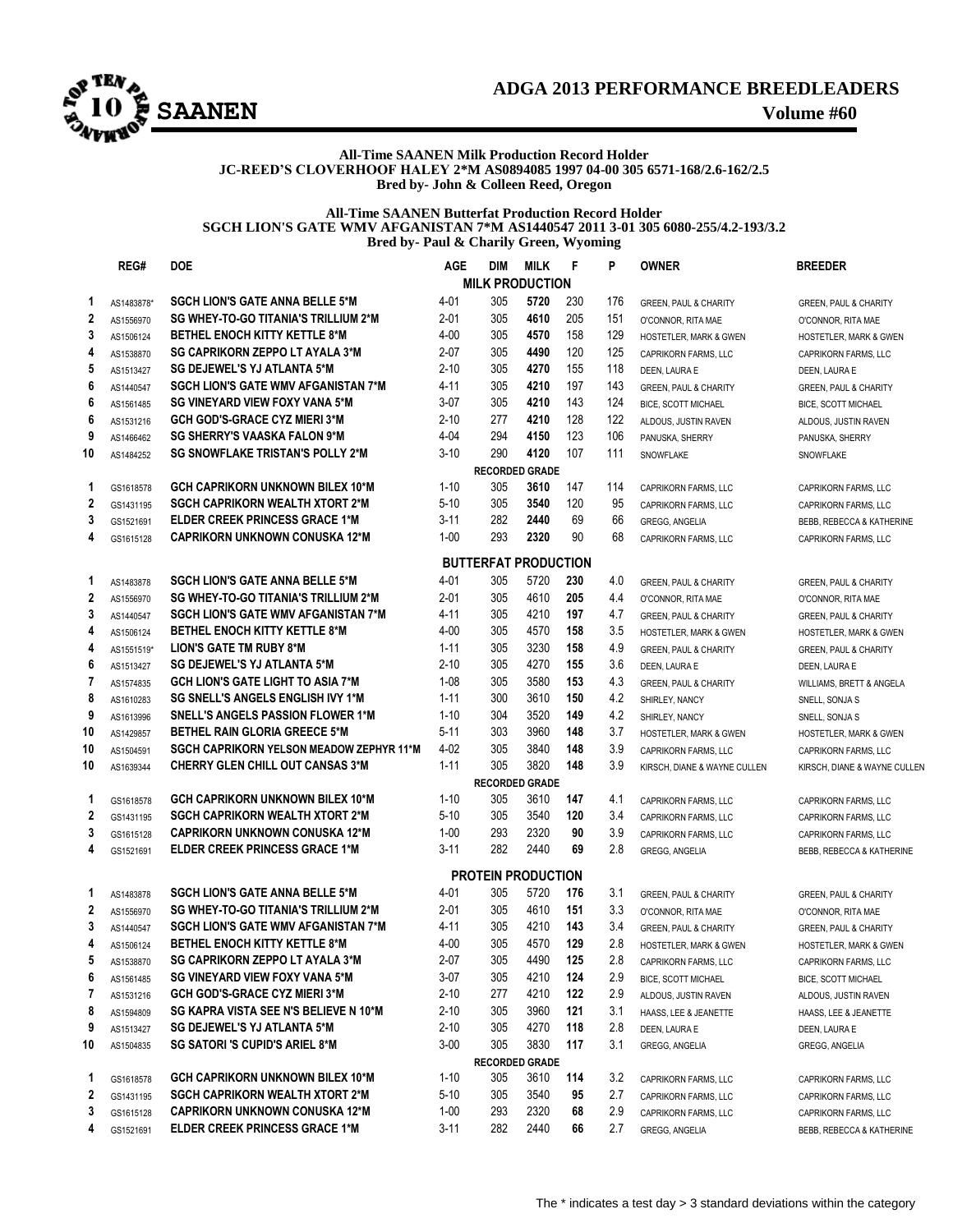

### **ADGA 2013 PERFORMANCE BREEDLEADERS**

#### **All-Time SABLE Milk Production Record Holder SG CAPRICORN-GENETICS CATHY 1\*M AC1253232 2005 02-11 305 4230-133/3.1-118/2.8 Bred by- Lorraine Kryle, New Mexico**

#### **All-Time SABLE Butterfat Production Record Holder SG JOASH PBB CHOCOLATE TRIFFLE 12\*M AC1550486 2013 2-01 305 4300-149/3.5-116/2.7 Bred by- Elsie K. Hausman, Washington**

|    | REG#      | <b>DOE</b>                                 | <b>AGE</b> | <b>DIM</b> | <b>MILK</b>            | Е   | P   | <b>OWNER</b>     | <b>BREEDER</b>   |
|----|-----------|--------------------------------------------|------------|------------|------------------------|-----|-----|------------------|------------------|
|    |           |                                            |            |            | <b>MILK PRODUCTION</b> |     |     |                  |                  |
|    | AC1550486 | <b>SG JOASH PBB CHOCOLATE TRIFFLE 12*M</b> | $2 - 01$   | 305        | 4300                   | 149 | 116 | HAUSMAN, ELSIE K | HAUSMAN, ELSIE K |
| 2  | AC1477976 | <b>SG SHERRY'S HAGRID SMOKE 11*M</b>       | $3-10$     | 305        | 4220                   | 107 | 100 | PANUSKA, SHERRY  | PANUSKA, SHERRY  |
| 3  | AC1457685 | <b>SG TALACHE'S SOTO 7*M</b>               | $5-08$     | 305        | 3120                   | 87  | 77  | LLOYD, SHANNAN   | LLOYD. SHANNAN   |
| 4  | AC1492605 | <b>GCH TALACHE'S SENECA 7*M</b>            | $3-09$     | 305        | 3040                   | 113 | 88  | LLOYD, SHANNAN   | LLOYD. SHANNAN   |
| 4  | AC1530442 | <b>SG SHERRY'S HOTSPUR KITTEN 12*M</b>     | $2 - 10$   | 305        | 3040                   | 99  | 84  | PANUSKA, SHERRY  | PANUSKA, SHERRY  |
| 6  | AC1569414 | <b>SHERRY'S CFM EMBER 12*M</b>             | $1 - 11$   | 305        | 2780                   | 83  | 69  | PANUSKA, SHERRY  | PANUSKA, SHERRY  |
|    | AC1552713 | <b>GCH TALACHE'S SKAGIT 8*M</b>            | $1 - 11$   | 305        | 2760                   | 96  | 81  | LLOYD, SHANNAN   | LLOYD. SHANNAN   |
| 8  | AC1439179 | <b>GCH JOASH TE JAVABERRY 7*M</b>          | $4 - 11$   | 272        | 2750                   | 101 | 82  | HAUSMAN, ELSIE K | HAUSMAN, ELSIE K |
| 9  | AC1485205 | <b>JOASH KTH KIX ARE FOR KIDS 10*M</b>     | $3-09$     | 259        | 2730                   | 89  | 69  | CHAPMAN, SARAH   | HAUSMAN, ELSIE K |
| 10 | AC1520958 | <b>TALACHE'S SELMA 8*M</b>                 | $2 - 10$   | 305        | 2710                   | 105 | 89  | LLOYD, SHANNAN   | LLOYD. SHANNAN   |

| 1              | AC1550486 | <b>SG JOASH PBB CHOCOLATE TRIFFLE 12*M</b> |
|----------------|-----------|--------------------------------------------|
| $\overline{2}$ | AC1492605 | <b>GCH TALACHE'S SENECA 7*M</b>            |
| 3              | AC1477976 | <b>SG SHERRY'S HAGRID SMOKE 11*M</b>       |
| 4              | AC1520958 | <b>TALACHE'S SELMA 8*M</b>                 |
| 5              | AC1439179 | <b>GCH JOASH TE JAVABERRY 7*M</b>          |
| 6              | AC1530442 | SG SHERRY'S HOTSPUR KITTEN 12*M            |
| 7              | AC1552713 | <b>GCH TALACHE'S SKAGIT 8*M</b>            |
| 8              | AC1485205 | JOASH KTH KIX ARE FOR KIDS 10*M            |
| 9              | AC1457685 | <b>SG TALACHE'S SOTO 7*M</b>               |
| 10             | AC1569414 | <b>SHERRY'S CFM EMBER 12*M</b>             |

| 1              | AC1550486 | <b>SG JOASH PBB CHOCOLATE TRIFFLE 12*M</b>     |
|----------------|-----------|------------------------------------------------|
| $\overline{2}$ | AC1477976 | <b>SG SHERRY'S HAGRID SMOKE 11*M</b>           |
| 3              | AC1520958 | <b>TALACHE'S SELMA 8*M</b>                     |
| 4              | AC1492605 | <b>GCH TALACHE'S SENECA 7*M</b>                |
| 5              | AC1530442 | <b>SG SHERRY'S HOTSPUR KITTEN 12*M</b>         |
| 6              | AC1439179 | <b>GCH JOASH TE JAVABERRY 7*M</b>              |
| 7              | AC1552713 | <b>GCH TALACHE'S SKAGIT 8*M</b>                |
| 8              | AC1457685 | <b>SG TALACHE'S SOTO 7*M</b>                   |
| 9              | AC1515385 | <b>GCH JOASH THORN'S CHOCOLATE ECLAIR 12*M</b> |
| 10             | AC1569414 | <b>SHERRY'S CFM EMBER 12*M</b>                 |

| <b>RECORDED GRADE</b><br>None Qualifying for 2013 |           |                                                |          |                             |                       |     |     |                         |                  |  |
|---------------------------------------------------|-----------|------------------------------------------------|----------|-----------------------------|-----------------------|-----|-----|-------------------------|------------------|--|
|                                                   |           |                                                |          | <b>BUTTERFAT PRODUCTION</b> |                       |     |     |                         |                  |  |
| 1                                                 | AC1550486 | <b>SG JOASH PBB CHOCOLATE TRIFFLE 12*M</b>     | $2 - 01$ | 305                         | 4300                  | 149 | 3.5 | HAUSMAN, ELSIE K        | HAUSMAN, ELSIE K |  |
| $\mathbf{2}$                                      | AC1492605 | <b>GCH TALACHE'S SENECA 7*M</b>                | $3-09$   | 305                         | 3040                  | 113 | 3.7 | LLOYD, SHANNAN          | LLOYD, SHANNAN   |  |
| 3                                                 | AC1477976 | <b>SG SHERRY'S HAGRID SMOKE 11*M</b>           | $3 - 10$ | 305                         | 4220                  | 107 | 2.5 | PANUSKA, SHERRY         | PANUSKA, SHERRY  |  |
| 4                                                 | AC1520958 | <b>TALACHE'S SELMA 8*M</b>                     | $2 - 10$ | 305                         | 2710                  | 105 | 3.9 | LLOYD. SHANNAN          | LLOYD, SHANNAN   |  |
| 5                                                 | AC1439179 | <b>GCH JOASH TE JAVABERRY 7*M</b>              | $4 - 11$ | 272                         | 2750                  | 101 | 3.7 | HAUSMAN, ELSIE K        | HAUSMAN, ELSIE K |  |
| 6                                                 | AC1530442 | <b>SG SHERRY'S HOTSPUR KITTEN 12*M</b>         | $2 - 10$ | 305                         | 3040                  | 99  | 3.3 | PANUSKA, SHERRY         | PANUSKA, SHERRY  |  |
| 7                                                 | AC1552713 | <b>GCH TALACHE'S SKAGIT 8*M</b>                | $1 - 11$ | 305                         | 2760                  | 96  | 3.5 | LLOYD, SHANNAN          | LLOYD, SHANNAN   |  |
| 8                                                 | AC1485205 | JOASH KTH KIX ARE FOR KIDS 10*M                | $3 - 09$ | 259                         | 2730                  | 89  | 3.3 | CHAPMAN, SARAH          | HAUSMAN, ELSIE K |  |
| 9                                                 | AC1457685 | <b>SG TALACHE'S SOTO 7*M</b>                   | $5 - 08$ | 305                         | 3120                  | 87  | 2.8 | LLOYD. SHANNAN          | LLOYD, SHANNAN   |  |
| 10                                                | AC1569414 | <b>SHERRY'S CFM EMBER 12*M</b>                 | $1 - 11$ | 305                         | 2780                  | 83  | 3.0 | PANUSKA, SHERRY         | PANUSKA, SHERRY  |  |
|                                                   |           |                                                |          | None Qualifying for 2013    | <b>RECORDED GRADE</b> |     |     |                         |                  |  |
|                                                   |           |                                                |          | <b>PROTEIN PRODUCTION</b>   |                       |     |     |                         |                  |  |
| 1                                                 | AC1550486 | <b>SG JOASH PBB CHOCOLATE TRIFFLE 12*M</b>     | $2 - 01$ | 305                         | 4300                  | 116 | 2.7 | HAUSMAN, ELSIE K        | HAUSMAN, ELSIE K |  |
| 2                                                 | AC1477976 | <b>SG SHERRY'S HAGRID SMOKE 11*M</b>           | $3 - 10$ | 305                         | 4220                  | 100 | 2.4 | PANUSKA, SHERRY         | PANUSKA, SHERRY  |  |
| 3                                                 | AC1520958 | <b>TALACHE'S SELMA 8*M</b>                     | $2 - 10$ | 305                         | 2710                  | 89  | 3.3 | LLOYD, SHANNAN          | LLOYD, SHANNAN   |  |
| 4                                                 | AC1492605 | <b>GCH TALACHE'S SENECA 7*M</b>                | $3 - 09$ | 305                         | 3040                  | 88  | 2.9 | LLOYD, SHANNAN          | LLOYD, SHANNAN   |  |
| 5                                                 | AC1530442 | <b>SG SHERRY'S HOTSPUR KITTEN 12*M</b>         | $2 - 10$ | 305                         | 3040                  | 84  | 2.8 | PANUSKA, SHERRY         | PANUSKA, SHERRY  |  |
| 6                                                 | AC1439179 | <b>GCH JOASH TE JAVABERRY 7*M</b>              | $4 - 11$ | 272                         | 2750                  | 82  | 3.0 | <b>HAUSMAN, ELSIE K</b> | HAUSMAN, ELSIE K |  |
| 7                                                 | AC1552713 | <b>GCH TALACHE'S SKAGIT 8*M</b>                | $1 - 11$ | 305                         | 2760                  | 81  | 2.9 | LLOYD, SHANNAN          | LLOYD, SHANNAN   |  |
| 8                                                 | AC1457685 | <b>SG TALACHE'S SOTO 7*M</b>                   | $5 - 08$ | 305                         | 3120                  | 77  | 2.5 | LLOYD, SHANNAN          | LLOYD, SHANNAN   |  |
| 9                                                 | AC1515385 | <b>GCH JOASH THORN'S CHOCOLATE ECLAIR 12*M</b> | $2 - 11$ | 253                         | 2300                  | 70  | 3.0 | HAUSMAN, ELSIE K        | HAUSMAN, ELSIE K |  |
| 10                                                | AC1569414 | <b>SHERRY'S CFM EMBER 12*M</b>                 | $1 - 11$ | 305                         | 2780                  | 69  | 2.5 | PANUSKA, SHERRY         | PANUSKA, SHERRY  |  |

**RECORDED GRADE None Qualifying for 2013**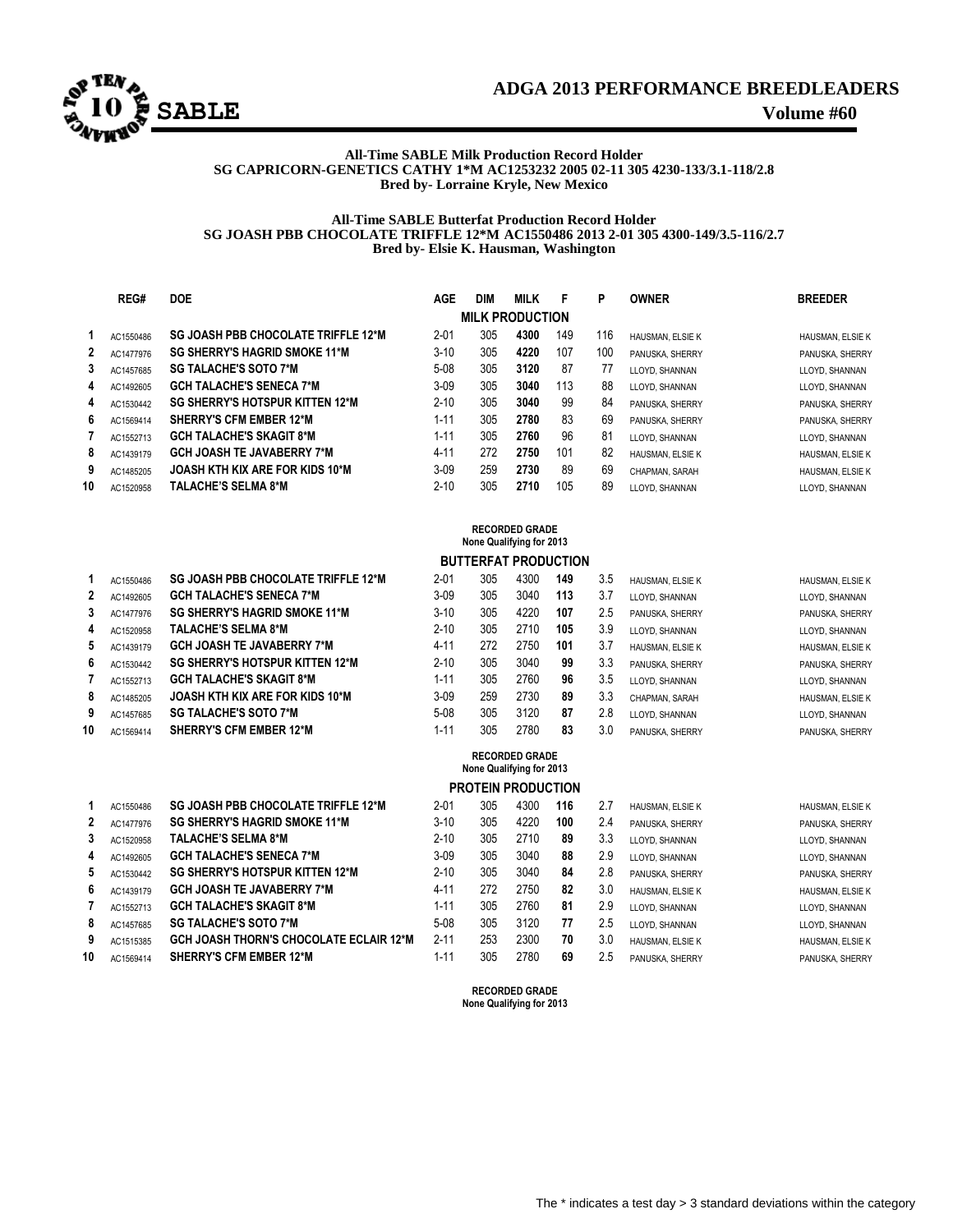## **ADGA 2013 PERFORMANCE BREED LEADERS**<br>**TOGGENBURG**<br>Volume #60

## **ADGA 2013 PERFORMANCE BREED LEADERS**

**All-Time TOGGENBURG Milk & Butterfat Production Record Holder & All-Time Breed Milk Production Record Holder SGCH WESTERN-ACRES ZEPHYR ROSEMARY 4\*M AT0926741 1997 03-01 305 7965-312/3.9-240/3.0 Bred by- Katrina Kay Western, Texas**

|                          | REG#      | <b>DOE</b>                                  | AGE      | <b>DIM</b> | <b>MILK</b>                                       | F   | P   | <b>OWNER</b>                            | <b>BREEDER</b>                 |  |  |
|--------------------------|-----------|---------------------------------------------|----------|------------|---------------------------------------------------|-----|-----|-----------------------------------------|--------------------------------|--|--|
| <b>MILK PRODUCTION</b>   |           |                                             |          |            |                                                   |     |     |                                         |                                |  |  |
| 1                        | PT1421675 | SG WHISPERING*HOPE BM TAFFETA 3*M           | $5 - 11$ | 305        | 4190                                              | 143 | 102 | BURGESS-NELSON, EVELINA EILEEN          | BURGESS-NELSON, EVELINA EILEEN |  |  |
| $\mathbf{2}$             | AT1448476 | <b>CHERRY GLEN AFFIRM SUNSHADE 2*M</b>      | $4 - 10$ | 305        | 3620                                              | 96  | 87  | KIRSCH. DIANE & WAYNE CULLEN            | KIRSCH, DIANE & WAYNE CULLEN   |  |  |
| 3                        | AT1433572 | <b>SG CHERRY GLEN SHAQUIELLE BRENDA 2*M</b> | $6 - 00$ | 305        | 3420                                              | 113 | 85  | KIRSCH. DIANE & WAYNE CULLEN            | KIRSCH. DIANE & WAYNE CULLEN   |  |  |
| 4                        | AT1597055 | <b>BAR XX RILEY MELINDA 10*M</b>            | $2 - 01$ | 304        | 3320                                              | 89  | 92  | CARDOZA, RENEE                          | CARDOZA, RENEE                 |  |  |
| 5                        | AT1471453 | <b>GCH ROWE'S FALCON FIONA 9*M</b>          | $4 - 00$ | 299        | 3290                                              | 96  | 85  | ROWE DVM, JOAN DEAN                     | ROWE DVM, JOAN DEAN            |  |  |
| 6                        | AT1496174 | <b>CHERRY GLEN STEADMAN ALTAR 4*M</b>       | $4 - 10$ | 305        | 3240                                              | 87  | 85  | KIRSCH, DIANE & WAYNE CULLEN            | KIRSCH, DIANE & WAYNE CULLEN   |  |  |
| $\overline{1}$           | AT1444158 | <b>SGCH LINFOR CARL'S CACHE 1*M</b>         | $5 - 00$ | 269        | 3110                                              | 60  | 76  | WEAVER, LAURA E, &<br>JON & KYLE LINFOR | LINFOR, PAUL                   |  |  |
| 8                        | AT1563573 | <b>SG ROWE'S RANIER FLORA II 9*M</b>        | $1 - 09$ | 305        | 3020                                              | 89  | 87  | ROWE DVM, JOAN DEAN                     | ROWE DVM, JOAN DEAN            |  |  |
| 9                        | AT1363941 | <b>SGCH ROWE'S FALCON RIA 8*M</b>           | $7 - 00$ | 279        | 3010                                              | 87  | 73  | ROWE DVM, JOAN DEAN                     | ROWE DVM, JOAN DEAN            |  |  |
| 10                       | AT1550156 | <b>GCH BAR XX MARKSMAN DIAMOND 5*M</b>      | $2 - 11$ | 296        | 2990                                              | 85  | 75  | CARDOZA, RENEE                          | CARDOZA, RENEE                 |  |  |
|                          |           | <b>RECORDED GRADE</b>                       |          |            |                                                   |     |     |                                         |                                |  |  |
| None Qualifying for 2013 |           |                                             |          |            |                                                   |     |     |                                         |                                |  |  |
|                          |           |                                             |          |            | <b>BUTTERFAT PRODUCTION</b>                       |     |     |                                         |                                |  |  |
| 1                        | PT1421675 | SG WHISPERING*HOPE BM TAFFETA 3*M           | $5 - 11$ | 305        | 4190                                              | 143 | 3.4 | BURGESS-NELSON. EVELINA EILEEN          | BURGESS-NELSON. EVELINA EILEEN |  |  |
| $\mathbf{2}$             | AT1433572 | <b>SG CHERRY GLEN SHAQUIELLE BRENDA 2*M</b> | $6 - 00$ | 305        | 3420                                              | 113 | 3.3 | KIRSCH, DIANE & WAYNE CULLEN            | KIRSCH, DIANE & WAYNE CULLEN   |  |  |
| $\mathbf{2}$             | AT1624800 | <b>CHERRY GLEN WINSI ALIXANDRA 4*M</b>      | $3 - 11$ | 280        | 2980                                              | 113 | 3.8 | KIRSCH, DIANE                           | KIRSCH, DIANE                  |  |  |
| 4                        | AT1512497 | <b>SGCH JOASH BCR TEAK 3*M</b>              | $3 - 00$ | 281        | 2550                                              | 102 | 4.0 | HAUSMAN, ELSIE K                        | HAUSMAN, ELSIE K               |  |  |
| 5                        | AT1512052 | <b>SGCH ROWE'S RANIER FABERGE 9*M</b>       | $3 - 00$ | 294        | 2950                                              | 100 | 3.4 | ROWE DVM, JOAN DEAN                     | ROWE DVM, JOAN DEAN            |  |  |
| 6                        | AT1448476 | <b>CHERRY GLEN AFFIRM SUNSHADE 2*M</b>      | $4 - 10$ | 305        | 3620                                              | 96  | 2.7 | KIRSCH, DIANE & WAYNE CULLEN            | KIRSCH, DIANE & WAYNE CULLEN   |  |  |
| 6                        | AT1471453 | <b>GCH ROWE'S FALCON FIONA 9*M</b>          | $4 - 00$ | 299        | 3290                                              | 96  | 2.9 | ROWE DVM, JOAN DEAN                     | ROWE DVM, JOAN DEAN            |  |  |
| 8                        | AT1561173 | TIDE LAND SAFARI 2*M                        | $1 - 11$ | 305        | 2790                                              | 94  | 3.4 | <b>R&amp;R DAIRY</b>                    | <b>R&amp;R DAIRY</b>           |  |  |
| 9                        | AT1597055 | <b>BAR XX RILEY MELINDA 10*M</b>            | $2 - 01$ | 304        | 3320                                              | 89  | 2.7 | CARDOZA, RENEE                          | CARDOZA, RENEE                 |  |  |
| 9                        | AT1563573 | <b>SG ROWE'S RANIER FLORA II 9*M</b>        | $1 - 09$ | 305        | 3020                                              | 89  | 2.9 | ROWE DVM, JOAN DEAN                     | ROWE DVM, JOAN DEAN            |  |  |
|                          |           |                                             |          |            | <b>RECORDED GRADE</b>                             |     |     |                                         |                                |  |  |
|                          |           |                                             |          |            | None Qualifying for 2013                          |     |     |                                         |                                |  |  |
|                          |           |                                             |          |            | <b>PROTEIN PRODUCTION</b>                         |     |     |                                         |                                |  |  |
| 1                        | PT1421675 | SG WHISPERING*HOPE BM TAFFETA 3*M           | $5 - 11$ | 305        | 4190                                              | 102 | 2.4 | BURGESS-NELSON, EVELINA EILEEN          | BURGESS-NELSON, EVELINA EILEEN |  |  |
| $\mathbf{2}$             | AT1597055 | <b>BAR XX RILEY MELINDA 10*M</b>            | $2 - 01$ | 304        | 3320                                              | 92  | 2.8 | CARDOZA, RENEE                          | CARDOZA, RENEE                 |  |  |
| 3                        | AT1448476 | <b>CHERRY GLEN AFFIRM SUNSHADE 2*M</b>      | $4 - 10$ | 305        | 3620                                              | 87  | 2.4 | KIRSCH, DIANE & WAYNE CULLEN            | KIRSCH, DIANE & WAYNE CULLEN   |  |  |
| 3                        | AT1563573 | <b>SG ROWE'S RANIER FLORA II 9*M</b>        | $1 - 09$ | 305        | 3020                                              | 87  | 2.9 | ROWE DVM, JOAN DEAN                     | ROWE DVM, JOAN DEAN            |  |  |
| 5                        | AT1433572 | <b>SG CHERRY GLEN SHAQUIELLE BRENDA 2*M</b> | $6 - 00$ | 305        | 3420                                              | 85  | 2.5 | KIRSCH, DIANE & WAYNE CULLEN            | KIRSCH, DIANE & WAYNE CULLEN   |  |  |
| 5                        | AT1471453 | <b>GCH ROWE'S FALCON FIONA 9*M</b>          | $4 - 00$ | 299        | 3290                                              | 85  | 2.6 | ROWE DVM, JOAN DEAN                     | ROWE DVM, JOAN DEAN            |  |  |
| 5                        | AT1496174 | <b>CHERRY GLEN STEADMAN ALTAR 4*M</b>       | $4 - 10$ | 305        | 3240                                              | 85  | 2.6 | KIRSCH, DIANE & WAYNE CULLEN            | KIRSCH, DIANE & WAYNE CULLEN   |  |  |
| 8                        | AT1624800 | <b>CHERRY GLEN WINSI ALIXANDRA 4*M</b>      | $3 - 11$ | 280        | 2980                                              | 79  | 2.7 | KIRSCH, DIANE                           | KIRSCH, DIANE                  |  |  |
| 8                        | AT1512052 | <b>SGCH ROWE'S RANIER FABERGE 9*M</b>       | $3 - 00$ | 294        | 2950                                              | 79  | 2.7 | ROWE DVM, JOAN DEAN                     | ROWE DVM, JOAN DEAN            |  |  |
| 10                       | AT1561173 | TIDE LAND SAFARI 2*M                        | $1 - 11$ | 305        | 2790                                              | 77  | 2.8 | <b>R&amp;R DAIRY</b>                    | <b>R&amp;R DAIRY</b>           |  |  |
|                          |           |                                             |          |            | <b>RECORDED GRADE</b><br>None Qualifying for 2013 |     |     |                                         |                                |  |  |